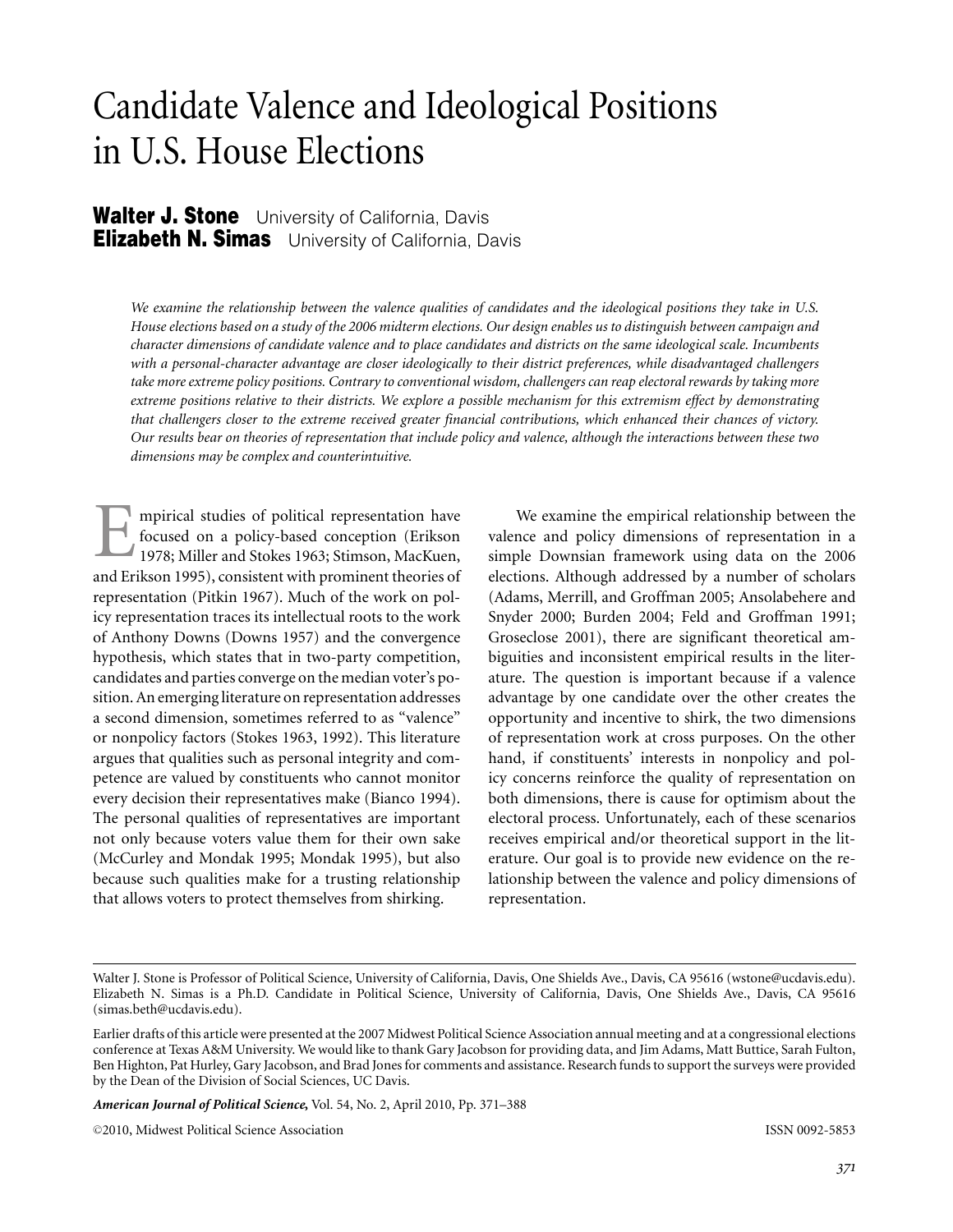### **The Convergence Hypothesis and Policy Representation**

The Downsian hypothesis that parties (and their candidates) in a two-party system converge on the preferences of the median voter implies that both are committed to a policy position consistent with district interests. The problem, however, is that the convergence hypothesis does not seem to describe the actual state of affairs in American politics. Three general conclusions seem warranted from the extensive literature investigating the Downsian convergence hypothesis. First, there is regular and substantial *divergence* between the two major parties in U.S. politics. The most extensive studies are of the Congress, where a large and apparently growing divide between the Democratic and Republican parties is evident. Comparisons based on roll-call voting behavior (Poole and Rosenthal 1997) and candidate positions (Ansolabehere, Snyder, and Stewart 2001; Burden 2004) provide evidence of this partisan gap. Thus, there is little evidence in congressional studies that the Downsian convergence hypothesis holds.

A second conclusion is that within the structure of partisan polarization, members of Congress differ in the positions they take consistent with variations in district preferences (Erikson and Wright 2000). Although the average Democrat in Congress is liberal and the average Republican is conservative, Democrats from relatively conservative districts are more moderate than those from liberal districts and Republicans from moderate districts are less conservative than those from conservative districts. This pattern of responsiveness to variation in district positions is usually described as secondary to the clear divisions between the two parties nationally, but it is apparent across a large number of studies employing different measures and methods.

The third generalization is that, despite the polarization between the parties, there appears to be an electoral penalty associated with ideological extremism. There is perhaps somewhat less in the way of scholarly consensus supporting this conclusion than the first two (Bernstein, Wright, and Berkman 1988), but on balance the result seems to hold up. Perhaps the most recent and comprehensive analysis of the question concludes that in the House of Representatives, incumbents' vote share and their probability of reelection are reduced by voting with their party's extreme (Canes-Wrone, Brady, and Cogan 2002). This finding does not confirm the convergence hypothesis, but it does suggest centrist policy behavior relative to other members of Congress is more acceptable to district electorates than extreme policy positions.

#### *372 WALTER J. STONE AND ELIZABETH N. SIMAS*

# **Valence Effects**

In his seminal critique of the Downsian spatial framework for understanding party competition, Donald Stokes distinguished between "position issues" and "valence issues." Position issues are "those that involve advocacy of government actions from a set of alternatives over which a distribution of voter preferences is defined" (Stokes 1963, 373). These are the sorts of issues that form the liberalconservative dimension along which voters, candidates, congressional districts, and members of Congress can be located.

In contrast to position issues, Stokes defined valence issues as "those that merely involve the linking of the parties with some condition that is positively or negatively valued by the electorate" (Stokes 1963, 373). Stokes used corruption in government as an example—there is no variation in the positions voters or candidates take on the "issue" of corruption, since everyone is against it. However, political outcomes often turn on which party is associated with valued outcomes such as virtue in government, peace, and low unemployment. It is true that position issues relate to how best to achieve these valued outcomes, but election outcomes are sometimes more dependent on which party is associated with such outcomes (or blamed for their opposites) than on which party is closer to the electorate on how best to achieve them.

While the Stokes paper was a critique of the Downsian spatial model, scholars recently have explored how candidates' valence advantage might affect their ideological positions. One perspective on this question has been motivated by explanations of why the Downsian convergence hypothesis is incorrect. The dominant hypothesis in this literature is that a valence advantage permits the favored candidate (usually the incumbent) the freedom to be more extreme in her policy positions than would be possible in the absence of a valence advantage. Articulated by Fenno (1978) and echoed more recently by Burden (2004), the logic of this hypothesis is that House members who build strong personal reputations in their districts have more leeway to explain apparently wayward votes or to withstand constituency-based pressures when they vote out of line with district preferences. Indeed, Burden found that incumbents in the 2000 election were more extreme than challengers, which led him to conclude "that in many districts the winning candidate is actually further from the center than the loser, but manages victory on the basis of non-ideological criteria that overwhelm the modest effects of ideological proximity" (Burden 2004, 221).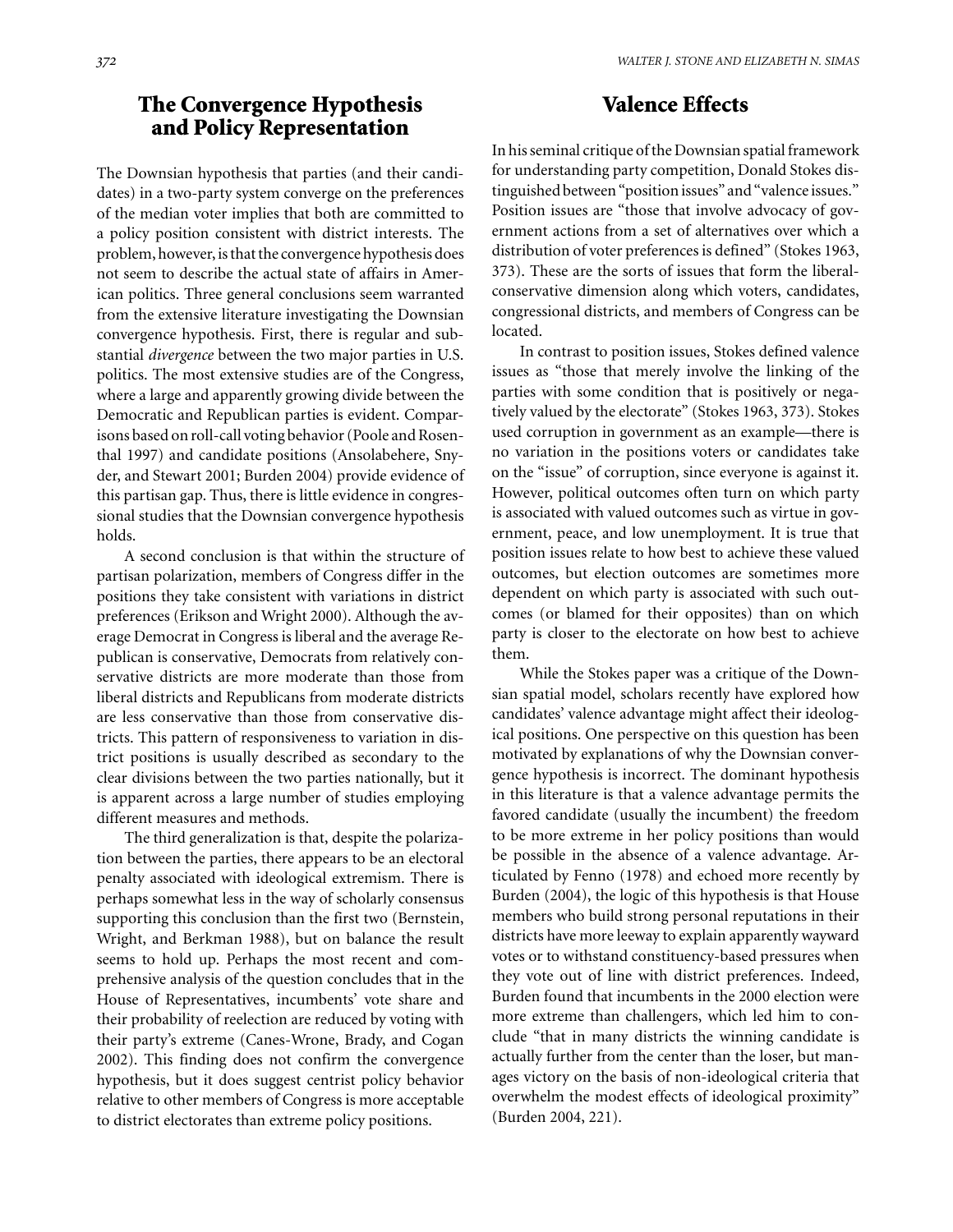The claim that a valence advantage frees incumbents and candidates to adopt positions closer to their own views (and therefore more extreme than their constituents') has a certain intuitive appeal, but several scholars have suggested exactly the opposite conclusion (cf. Adams, Merrill, and Groffman 2005; Ansolabehere and Snyder 2000; Feld and Groffman 1991; Groseclose 2001; Moon 2004). By locating closer to district preferences, the advantaged candidate minimizes the policy differentiation between himself and his opponent. In the absence of policy differentiation, voters are left to vote on valence alone, which makes the candidate who is superior on valence difficult or impossible to defeat (Aragones and Palfrey 2004; Berger, Munger, and Potthoff 2000; Feld and Grofman 1991). In this way, the advantaged candidate forces the opposition to adopt a more extreme position to differentiate himself on policy. Because there is uncertainty about the ideological position of the constituency, adopting a relatively extreme position may help the disadvantaged candidate win on policy/ideological grounds. From this argument we should observe candidates with a valence advantage taking positions relatively close to their districts while disadvantaged candidates are more distant from their districts.

# **Issues in the Study of Valence and Ideological Proximity**

Two questions are unresolved in the literature on valence and candidate positioning: (1) what is the meaning and appropriate measure of valence? and (2) moderation relative to what? Both have design and measurement implications that affect the consistency of empirical results and the inferences we draw from the literature.

#### **Valence Reconsidered**

Since Stokes's article was published, the term *valence* has frequently been used to refer to any nonpolicy advantage a candidate or party might have. For example, Groseclose equates a candidate's valence advantage to such factors as "incumbency, greater campaign funds, better name recognition, superior charisma, superior intelligence, and so on" (2001, 862). Burden (2004) employs the office-holding standard as his measure of candidate quality. Defining valence to include campaign skills and resources such as name recognition and fundraising skills may be appropriate when the concern is with the strategic choices candidates make about where they locate themselves on the left-right scale, but as part of our conception of representation, valence should distinguish quali-

ties that voters value for their own sake from instrumental campaign skills. Thus, integrity, competence, and dedication to public service are examples of qualities that define the character and abilities of candidates. Voters value these qualities in their leaders and in government, and they may facilitate voters' trust in leaders' ability to advocate constituency interests. In contrast, name recognition and campaign funds, while necessary to mounting a successful campaign, are not of intrinsic interest to voters.<sup>1</sup>

The distinction between campaign and personal character valence is impossible to make with the standard indicators of valence. Incumbency (or office-holding experience generally), for instance, might reflect fundraising ability and high name recognition, or it might result from qualities and skills such as competence and integrity. Almost surely it reflects both, especially because the two dimensions of valence should be related if the ability to attract campaign resources depends on character. Ideally, then, we seek a design and measures that allow us to distinguish empirically the personal-character side of valence from campaign skills and resources. We refer to the bundle of qualities and skills that relate to character and job performance as "character valence" and the skills and resources instrumental to waging an effective campaign as "campaign valence."

Distinguishing the two dimensions of valence opens new questions about representation because of the potential relationship between valence and candidate positions, as described. If candidates with greater character valence are also motivated to represent the constituency's policy interests, the relationship between constituency and representative on both dimensions of representation is enhanced. If, in contrast, the valence advantage rests on campaign skills and resources, policy representation may be strengthened, but voters could still face a trade-off between the personal qualities they value in their elected leaders and their policy interests.

#### **Extremism Relative to What?**

A second problem in the empirical study of ideological positioning and valence in congressional elections is that previous studies have not been able to place House members, challengers, and districts on the ideological scale in

<sup>&</sup>lt;sup>1</sup>Voters want candidates who are otherwise attractive to have high name recognition and ample funding, and they hope that candidates whom they oppose do not have these sorts of skills and resources. Our point, therefore, is not that voters do not value campaign skills, but that they are not of the same intrinsic interest as policy agreement and character qualities like integrity.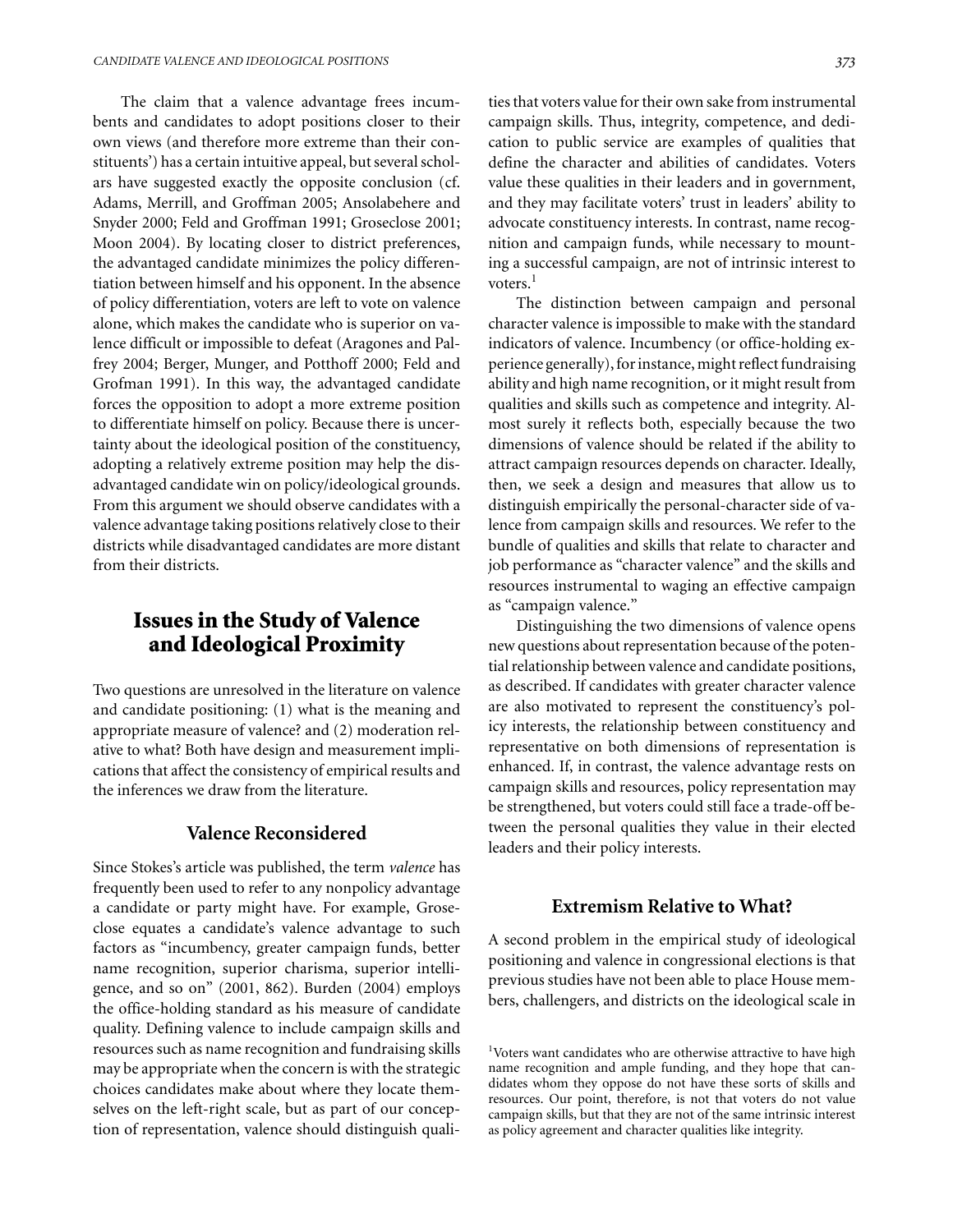the same metric. Ideological placements of incumbents and challengers, for instance, may be based on roll-call votes and/or questionnaire items (see Ansolabehere, Snyder, and Stewart 2000; Burden 2004; Erikson and Wright 2000), while district ideological placement is typically measured by the partisan division of the presidential vote in the district. Although this may be a serviceable measure of districts' ideological proclivities, it does not allow the analyst to compute proximity scores between House candidates and their districts. This, in turn, means that measures of "extremism" are not relative to the district, but to other incumbents (e.g., Canes-Wrone, Brady, and Cogan 2002; Moon 2004) or the challenger (Burden 2004). The assumption of such studies is that "extreme" candidates relative to the comparisons made are also extreme relative to the district, but that assumption need not be correct. Convergence in one district might look like extremism in another (Achen 1978; Kuklinski 1979).

# **The 2006 Election Study Design and Measurement**

Our study is based on a random sample of 99 U.S. House districts combined with an oversample of 55 districts that were either known to be open or judged by experts in the early summer of 2006 to be competitive.<sup>2</sup> We report results from the random sample of districts unless otherwise indicated.

The constituent surveys are based on the 2006 Cooperative Congressional Election Study (CCES) core survey, numbering over 36,000 respondents nationwide. The size of this sample affords the opportunity to build districtbased measures of constituency opinion with unusually large district samples. The primary use of these data in this article is to compute mean district opinion on the liberal-conservative scale.<sup>3</sup>

In addition to the constituent surveys, we conducted a separate survey of 2004 Democratic and Republican national convention delegates and state legislators residing in the sample districts to serve as expert informants knowledgeable about their House district, the candidates running, and the campaigns they conducted. The district-informant survey was conducted by mail during the month of October 2006, before the November election.<sup>4</sup> We aggregate informant perceptions to the district level so that the unit of analysis throughout is the district and/or candidate. We have used district informants in prior House election studies to good effect (Stone and Maisel 2003; Stone et al. 2010), but this is the first study designed to include constituent surveys in the same districts in which district informants were surveyed.<sup>5</sup>

So far as we are aware, we are the first to employ district informants in a study of U.S. House elections, but using expert informants in other contexts by political scientists is common, and there is a literature analyzing the validity and reliability of informant-based measures of party positions in Western democracies (Marks et al. 2007; Steenbergen and Marks 2006). In general, this literature supports the validity of informant-based measures, while recognizing some limits of their use (Budge 2001). A more detailed assessment of our use of informant-based measures is included in Appendix B. Overall, our analysis suggests that we can proceed with caution employing the informant-based indicators.

For purposes of testing the relationship between constituency and candidate ideology, we use the informant placements to locate both the incumbent and the challenger on the liberal-conservative scale and to compare their placements with that of the district. District placements are from the CCES. Because we have both the constituency and the candidates on the same scale, we compute proximity scores as the absolute difference between the incumbent or challenger and the district on the liberal-conservative dimension.<sup>6</sup>

Items tapping informant ratings of candidates' campaign and character valences are scored on 7-point scales ranging from "extremely weak" (−3) through "extremely strong"  $(+3)$ .<sup>7</sup> Table 1 demonstrates that incumbents

<sup>2</sup>The sources we consulted were *Congressional Quarterly, Cook Report*, *Sabato Crystal Ball*, and *National Journal*. If a district was rated as a "tossup" or "leaning competitive" by any of the sources in June 2006, we included it in the competitive-district supplemental sample. There was substantial overlap among the four sources, with correlations among them > .70.

<sup>&</sup>lt;sup>3</sup>The mean number of respondents per district in the sample is 88. The district ideology estimates are highly reliable by the O'Brien "generalizability coefficient" (Jones and Norrander 1996; O'Brien 1990), which estimates the reliability of aggregate opinion estimates. In this case, the coefficient is .77, which compares favorably with estimates Jones and Norrander report on a variety of aggregate opinion estimates.

<sup>4</sup>We received responses from 932 delegates and state legislators for a response rate of 21%, with an average number of informants per district of 6.1.

<sup>5</sup>As appropriate, we weight by the size of the district-constituent samples, the size of the district-informant sample, or a joint weight that reflects the sizes of both the registered-voter and districtinformant samples.

<sup>6</sup>The common-content liberal-conservative item is scored on a 5 point scale, whereas the informant-based measures are scored on 7-point scales. For details on how we rescaled the 5-point item to a 7-point item, see Appendix A.

<sup>7</sup>Partisan bias is evident in individual informants' assessments of candidates, especially on the character items. We adjust all scores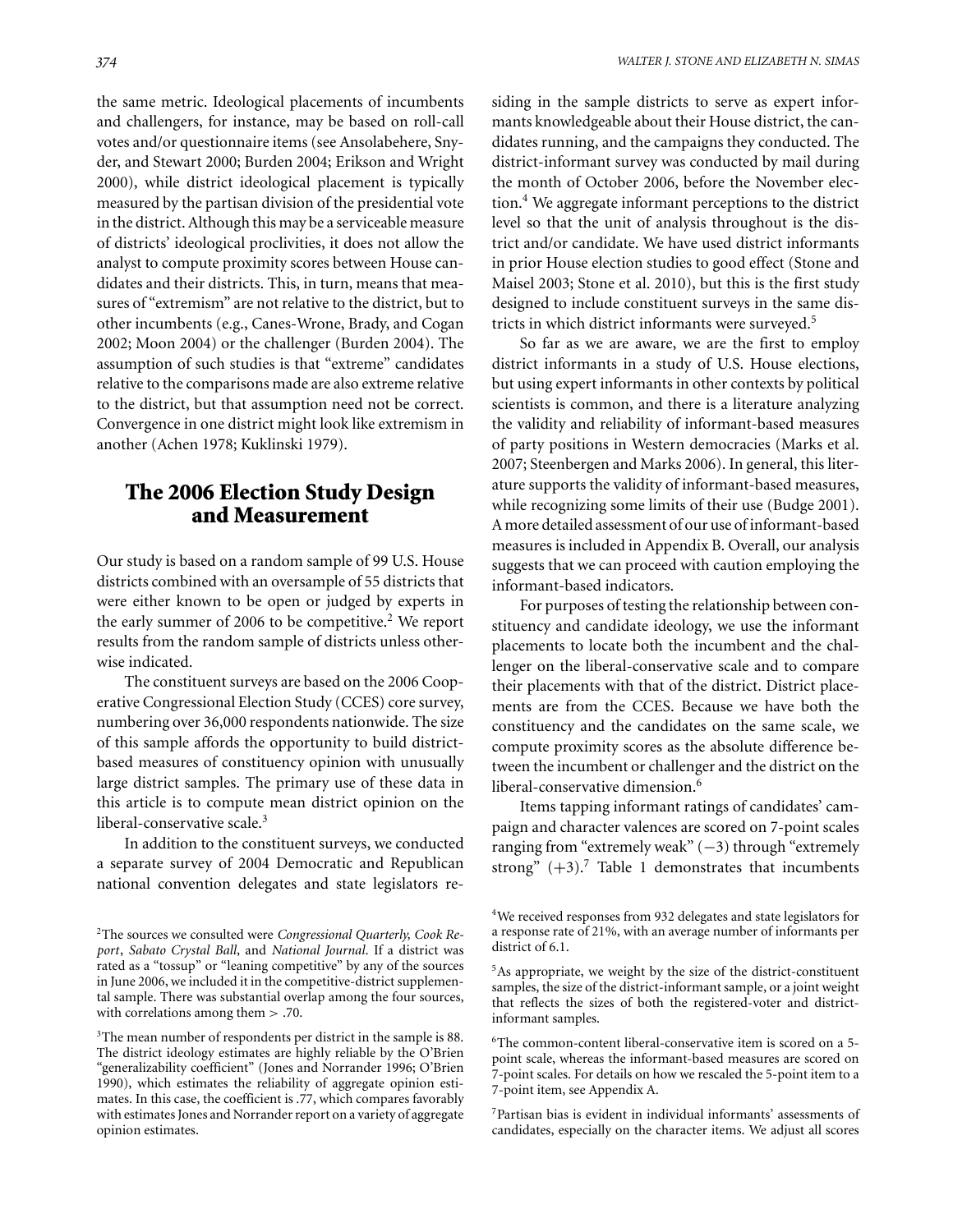|                                         | Incumbents | Challengers |
|-----------------------------------------|------------|-------------|
| Campaign-Valence Items                  |            |             |
| Ability to raise funds from others      | 1.99       | $-1.02$     |
| Ability to fund own campaign            | .85        | $-1.39$     |
| Current name recognition in district    | 2.24       | $-1.22$     |
| Ability to attract attention            | 1.42.      | $-1.01$     |
| Ability to be persuasive in public      | 1.27       | $-.37$      |
| Ability to run a professional campaign  | 1.64       | $-.57$      |
| Overall strength as a campaigner        | 1.39       | $-.52$      |
| Character-Valence Items                 |            |             |
| Personal integrity                      | .90        | .72         |
| Ability to work well with other leaders | 1.16       | $-.08$      |
| Ability to find solutions to problems   | .49        | $-.17$      |
| Competence                              | .89        | .25         |
| Grasp of the issues                     | 1.08       | .20         |
| Qualifications to hold public office    | 1.08       | $-.05$      |
| Overall strength as a public servant    | .81        | $-.14$      |
| Campaign-valence index                  | 1.54       | $-.91$      |
| Character-valence index                 | .92        | .07         |
| N                                       | (78)       | (75)        |

#### **TABLE 1 Strategic and Personal Quality Ratings for Incumbents and Challengers, 2006**

*Note:* Entries are mean informant ratings aggregated by district on 7-point scales ranging from "extremely weak" (−3) to "extremely strong" (+3). Open seats and districts without challengers dropped from analysis.

had a substantial advantage over challengers on items designed to capture the qualities, skills, and resources needed to mount a successful campaign. On every campaign item, challengers received negative scores and incumbents were rated positively, with the largest differences evident in name recognition, fundraising, and the ability to attract attention. We have computed a campaign-valence index as the mean of individual items, which reflects the substantial advantage incumbents enjoyed over their challengers on this dimension.<sup>8</sup>

The character items also reveal an incumbent advantage, but the difference is not nearly as great as was true

of the campaign items. Incumbents were rated positively, although they were not rated as highly on these items as they were on the campaign battery, whereas challengers were rated barely positive on average across the items in the character-valence index. We computed relative campaign and character scores by subtracting the challenger's score on each index from the incumbent's in the district; the average advantage of incumbents on campaign valence was  $+2.45$ , while the incumbent's advantage on character valence was weaker at  $+.85$ . As these data suggest, most incumbents enjoyed an advantage over the candidate challenging them, with only 4% of incumbents facing a challenger rated higher on campaign valence and 25% of incumbents facing challengers rated more highly in their character.

# **Ideological Positions and Extremity in 2006**

The informant placements of the candidates in their districts along with the survey self-placement data by constituents allow us to map the ideological locations of candidates and constituencies prior to the 2006 elections

for this partisan bias by regressing informants' ratings on each item used in this article on a party dummy variable (coded −1 when the informant and the candidate were in the opposite party, and  $+1$  when they were in the same party). We shifted each informant's rating to the intercept (0 implies an independent informant) before aggregating individual informants' ratings to the district level.

<sup>&</sup>lt;sup>8</sup>We confirmed the distinction between campaign and character valences by a factor analysis of all of the items in Table 1 (conducted on informants' perceptions by the party of the candidate). Two distinct dimensions emerge in a principal components analysis (varimax rotation), with the character items loading on the first dimension (mean loading  $= .890$ ) and the campaign items loading on the second (mean loading  $= .772$ ).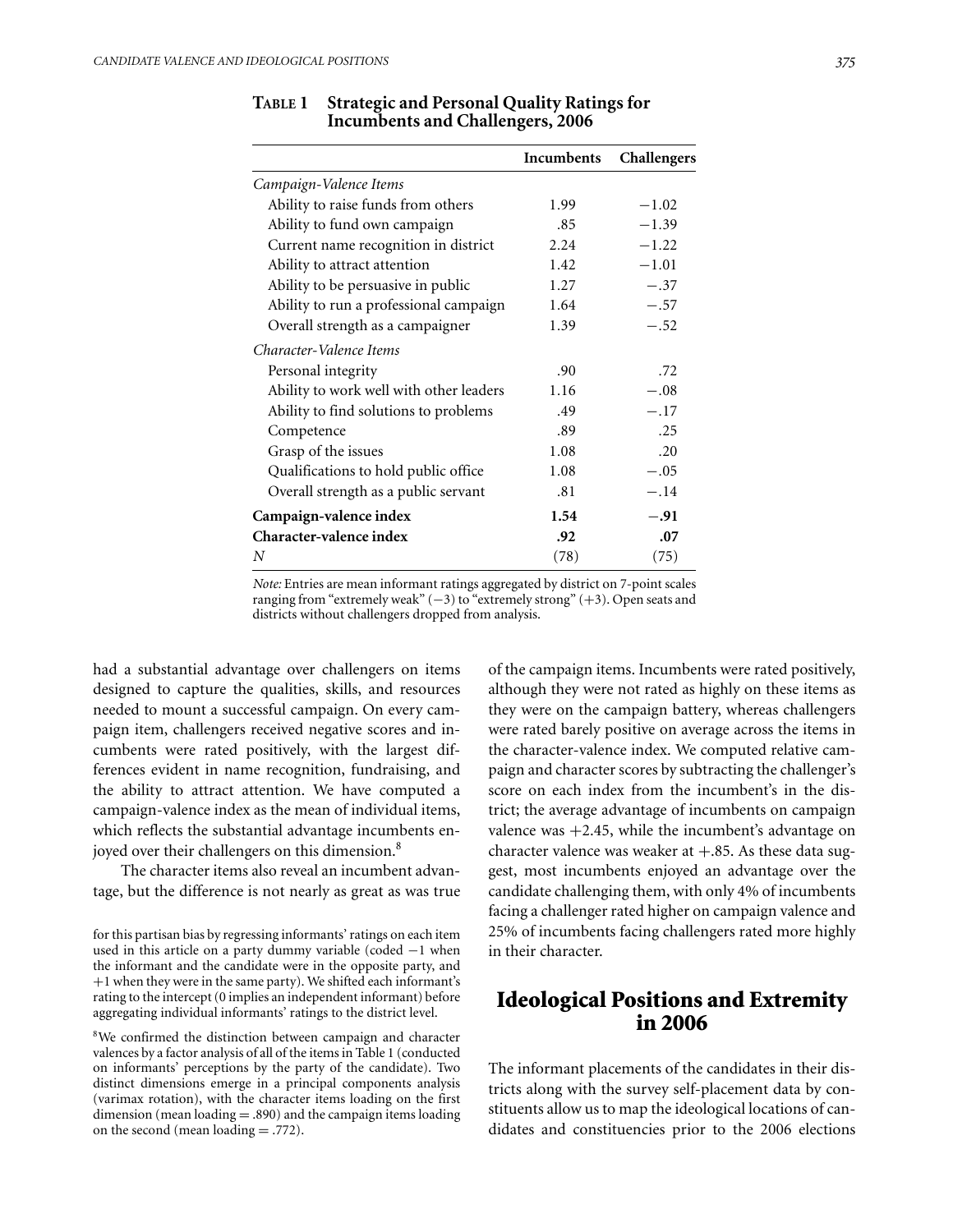

#### **FIGURE 1 Ideological Map before 2006 Elections**

(see Figure 1). Although the average district is just to the right of center and the average incumbent occupies almost exactly the same position on the left-right scale, it is clear that these averages hide substantial differences between the parties, both among candidates and between districts or partisan majorities in districts held by each party.

The placements of Democratic and Republican incumbents indicate considerable polarization between the two parties in the House, a result in keeping with other studies. Much as Burden found with his survey data on incumbents and challengers in the 2000 election, the average Democratic challenger is more moderate than the average Democraticincumbent relative to the center point on the left-right scale, and by a smaller margin, Republican challengers were less extreme in their conservatism than the typical Republican incumbent.

The constituency placements make clear, however, that the moderation of challengers relative to incumbents should be considered in the context of the districts in which they compete. Districts represented by Democrats are almost half a unit less conservative than districts represented by Republicans, although districts are on average much less extreme than their representatives. Republican challengers ran in more liberal districts than those represented by Republican incumbents, while Democratic challengers sought to unseat Republican incumbents in relatively conservative districts. As a result, challengers in both parties were more moderate in an absolute sense on the liberal-conservative scale. However, although incumbents were more extreme than challengers on the left-right scale, they were slightly closer to their districts on average than challengers were.<sup>9</sup>

It is reasonable to suppose that incumbents are especially tied to the policy positions of constituents from their party (Fenno 1978). The polarization between district partisan majorities is not as great as it is between the parties in Congress, but it is strong enough to suggest that partisan polarization in Congress partially reflects constituency-based interests.

Figure 1 masks considerable district-level variation in the positions both of candidates and districts, as Figure 2 indicates (cf. Ansolabehere, Snyder, and Stewart 2001; Burden 2004). Figure 2 presents another picture of the polarization between the parties along with the tendency of candidates to reflect district interests. The upper line depicts the relationship between Republican candidates and their districts; the lower line the relationship between Democratic candidates and their districts. The distance between the lines reflects the difference between the parties' candidates in the 2006 elections. Both lines slope upward, indicating a significant tendency of Republican and Democratic candidates to adopt more conservative positions as the districts in which they compete are more conservative, although the district component of Republican candidate placement is much weaker than it is for Democrats.<sup>10</sup>

<sup>9</sup>The difference is small and not statistically significant ( $p = .17$ ): incumbents' average distance from their district is 1.58 units; challengers are 1.71 units from their districts, on average.

<sup>10</sup>The OLS equation for Democratic candidates is: Placement = −1.633 + 1.299 ∗ DistrictPosition (*t*-ratio for the slope = 5.35);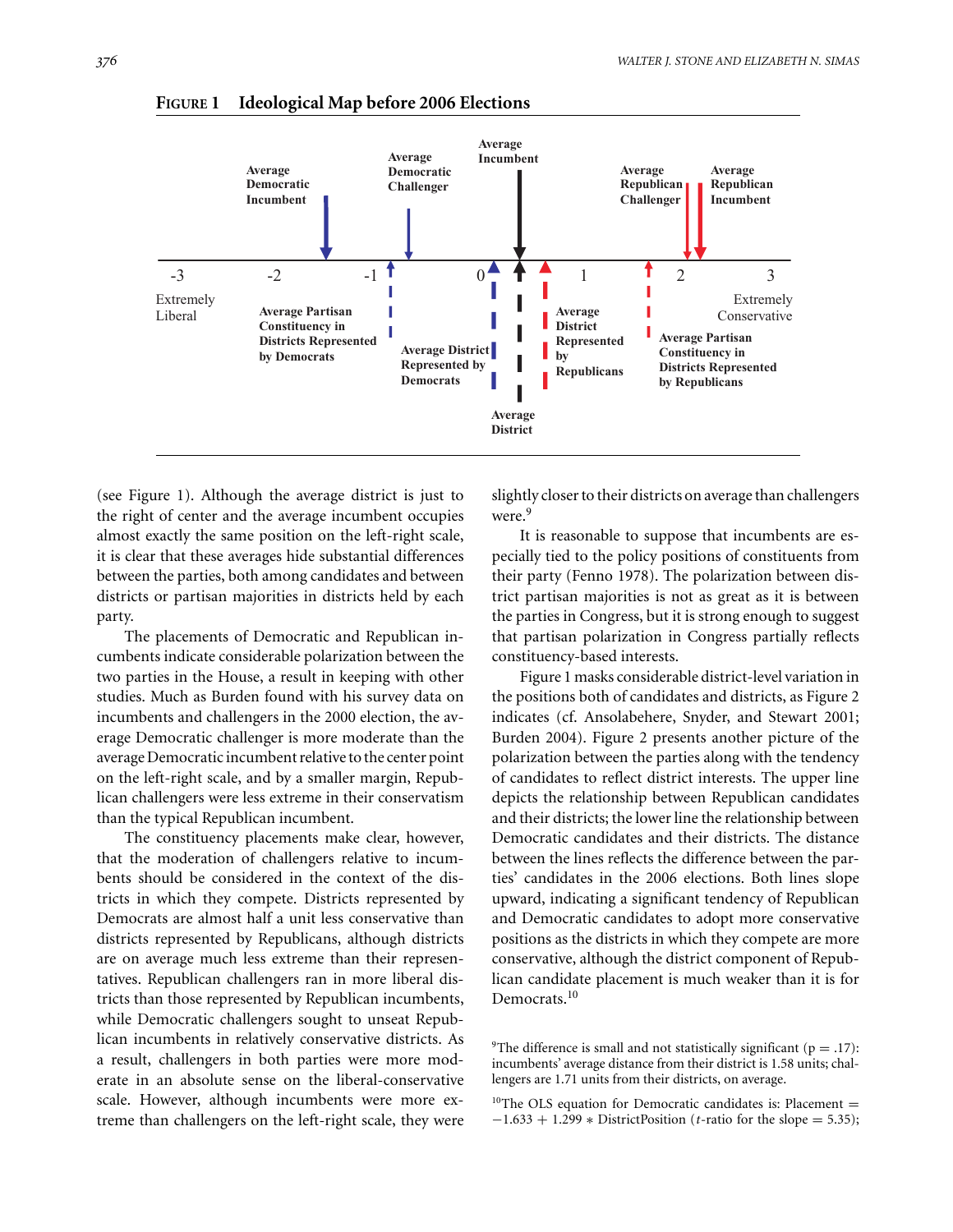

**FIGURE 2 Candidate Ideology by District Ideology, 2006**

The mean difference between the two parties' candidates on the liberal-conservative scale is 3.08, which indicates the substantial partisan polarization in 2006. Based on the regression equations behind Figure 2, the expected difference on the left-right scale between the Republican candidate competing in the most liberal district and the Republican running in the most conservative district is .84 units, while the comparable difference on the Democratic side is 2.72 units. These differences reflect the effect of district preferences on candidate position taking, especially within the Democratic Party, even in the context of a contemporary congress deeply divided along partisan lines.

# **The Impact of Valence on Candidate Positions**

We now consider the relationship between candidate valence and the ideological positions candidates take relative to their districts. Our dependent variable is the candidate's distance from the ideological position of the district, computed as the absolute difference between informants' placements of the candidate and CCES common-content sample self-placement on the liberal-conservatism scale, aggregated to the district level.<sup>11</sup> The principal independent variables of interest are relative campaign- and character-valence scores, computed as the difference between the ratings of the incumbent and challenger in the district. As noted, both of these measures reflect an incumbent advantage over challengers, with incumbents enjoying an especially large and consistent advantage over challengers in their campaign skills and resources.

We conduct separate analyses for incumbents and challengers because incumbents should have less leeway in adopting ideological positions in response to challengers since they are already in office with established records. Challengers, in contrast, typically do not have the same constraints. Moreover, conditions in advance of the election may have favored challengers who were more or less extreme, depending on factors specific to each district. Thus challenger placement may reflect who enters and who does not more than it indicates strategic decision making by any single challenger about where to locate on the left-right continuum. Either way, challengers should

for Republican candidates it is: Placement =  $1.911 + .402 * Dis$ trictPosition  $(t$ -ratio = 2.15).

 $11$ Using the absolute value assumes that Democratic candidates are to the left and Republican candidates are to the right of their districts. This assumption is true for the vast majority of our cases. In the handful of cases where it is not true, the cause apparently is error in informant placements. In any event, relaxing the assumption in the statistical analysis does not affect our substantive results.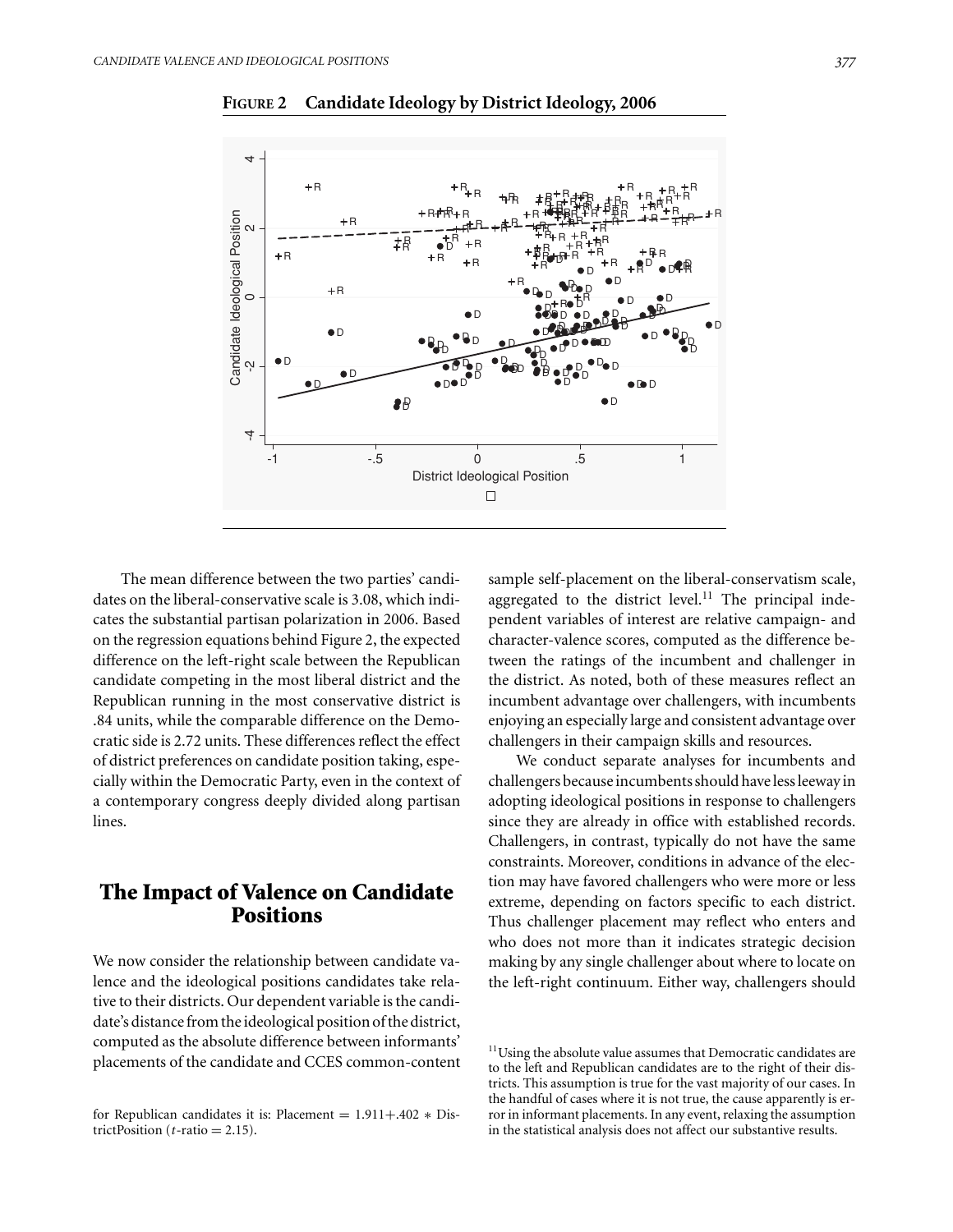|                                                         | <b>Equation 1</b> |             | <b>Equation 2</b> |             |
|---------------------------------------------------------|-------------------|-------------|-------------------|-------------|
|                                                         | Incumbents        | Challengers | Incumbents        | Challengers |
| Democratic incumbent                                    | .210              | $.284*$     | .220              | .147        |
|                                                         | (.166)            | (.167)      | (.180)            | (.171)      |
| Incumbent's campaign-valence advantage                  | .032              | $-.057$     | .010              | $-.075$     |
|                                                         | (.090)            | (.080)      | (.085)            | (.081)      |
| Incumbent's character-valence advantage                 | $-.240**$         | $.257***$   | $-.242**$         | $.318***$   |
|                                                         | (.091)            | (.091)      | (.094)            | (.090)      |
| Mean district party identification (party of incumbent) |                   |             | $-.061$           | $.553**$    |
|                                                         |                   |             | (.224)            | (.212)      |
| Ideological polarization within the district            |                   |             | .098              | $.373*$     |
|                                                         |                   |             | (.226)            | (.215)      |
| Incumbent's vote share in 2004 election                 |                   |             | .009              | $-.003$     |
|                                                         |                   |             | (.008)            | (.008)      |
| Constant                                                | $1.671***$        | $1.442***$  | .870              | .631        |
|                                                         | (.180)            | (.180)      | (.774)            | (.735)      |
| $\boldsymbol{F}$                                        | $3.64**$          | $5.97***$   | $2.03*$           | $4.82***$   |
| Adjusted $R^2$                                          | .097              | .170        | .077              | .239        |
| N                                                       | 75                | 74          | 75                | 74          |

#### **TABLE 2 OLS Analysis of Effect of Valence Advantage on Ideological Distance from the District among Incumbents and Challengers, 2006 (standard errors)**

∗∗∗p < .01; ∗∗p < .05; <sup>∗</sup>p < .10. Open seats and districts without challengers dropped from analysis.

exhibit more flexibility than incumbents in their placements relative to their districts.

Table 2 presents the relevant analysis. The baseline analysis (equation 1) includes the two relative candidate valence measures, along with the party of the incumbent. It shows that relative campaign valence does not affect how close incumbents or challengers are to their districts' ideological preferences. Instead, the greater the incumbent's character advantage over her challenger, the closer the incumbent was to district preferences. The observed variation in relative character is substantial, with a range of  $+/-$  two standard deviations amounting to approximately five points from incumbents who are relatively disadvantaged to those who are highly advantaged. By the coefficient in equation (1), an incumbent high in character relative to her challenger would be 1.2 units closer to her district on the 7-point left-right scale than a colleague who was facing a challenger of stronger relative personal quality. Far from shirking in their policy representation, incumbents of strong personal character were closer to their districts' ideological preferences than representatives with less of an advantage on character. By separating the campaign from the character dimensions of valence, we observe that it is the personal qualities most valued by voters that relate to position taking on ideology.

Whereas incumbents' character advantage draws them closer to district ideological positions, challengers' disadvantage in character pushes them away from district preferences (and the incumbent). The positive sign in the challenger equation indicates the flip side of the logic for incumbents applies to challengers: as the character valence advantage of the incumbent increases (as the character *dis*advantage of the challenger increases), challenger distance from the district increases. Both the incumbent and challenger equations reveal the same tendency: valence-advantaged candidates are closer to the district; disadvantaged candidates are further from district preferences.

Equation (2) extends the analysis by including several additional variables that might affect the proximity of candidates to their districts' ideological preferences. These include the partisan makeup of the district, the ideological polarization within the district, $12$  and the incumbent's vote share in the previous election. The district composition variables may indicate conditions under which district preferences are more apparent and

<sup>&</sup>lt;sup>12</sup>Partisan makeup is based on the mean party identification scale (from −3 [strong Democrat] to +3 [strong Republican] coded to reflect the party of the incumbent); ideological polarization is the absolute value of the difference between the district majority and minority on the liberal-conservative scale.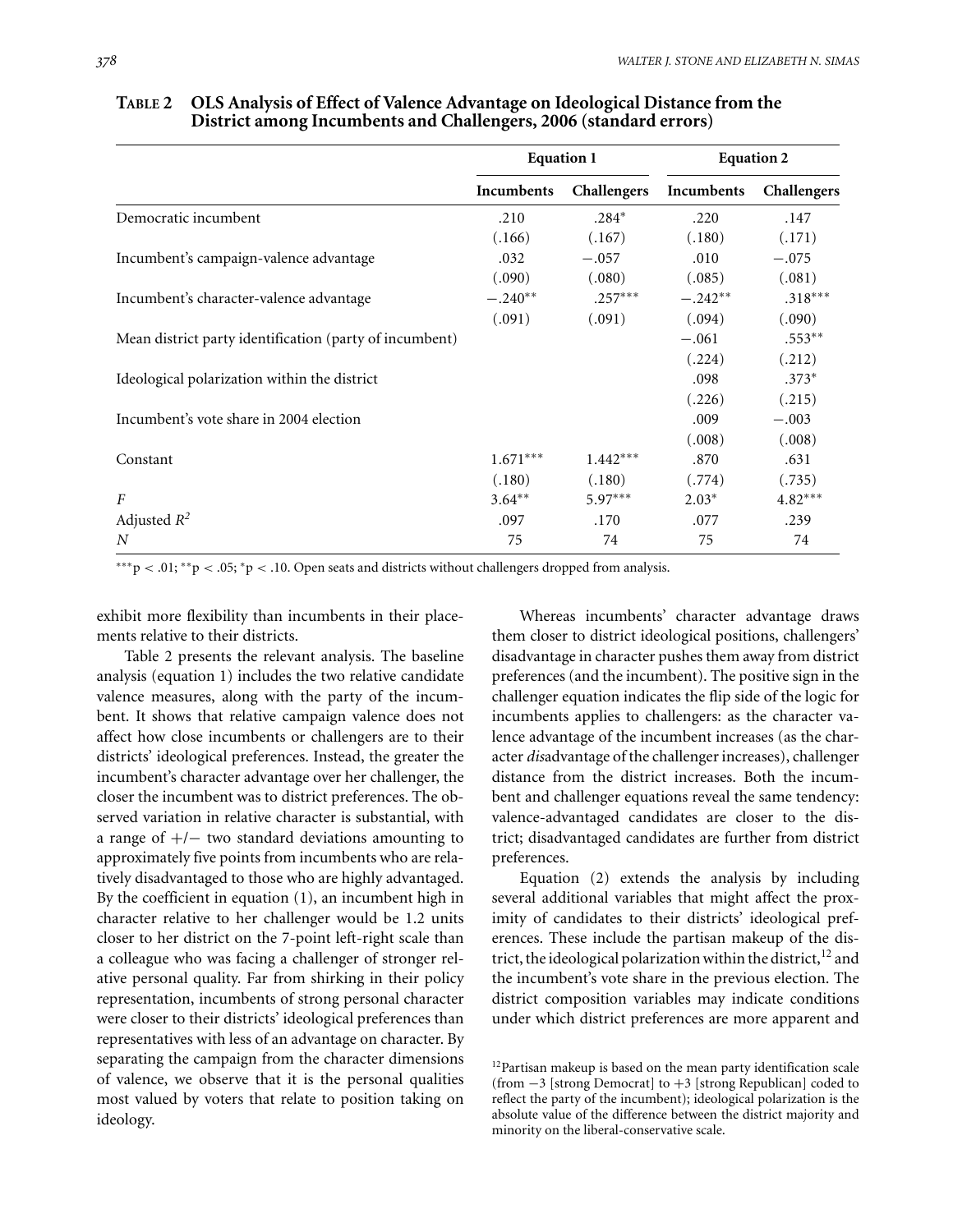|                                                          | <b>Character Valence</b><br><b>Advantage Is With:</b> |            |      |  |
|----------------------------------------------------------|-------------------------------------------------------|------------|------|--|
|                                                          | Incumbent                                             | Challenger | P    |  |
| Mean distance between incumbent and district             | 1.55                                                  | 1.93       | .010 |  |
| Mean distance between challenger and district            | 1.77                                                  | 1.35       | .006 |  |
| Mean extremism of incumbent<br>(informant-based measure) | 1.69                                                  | 2.32       | .063 |  |
| Mean extremism of incumbent (ADA score)*                 | .33                                                   | .43        | .013 |  |
| Mean extremism of incumbent (NOMINATE)                   | .43                                                   | .56        | .016 |  |
| Mean extremism of challenger                             | 1.73                                                  | 1.17       | .001 |  |
| N                                                        | 56                                                    | 19         |      |  |

| TABLE 3 Comparisons of Candidate Positions by Whether the |
|-----------------------------------------------------------|
| Incumbent or Challenger Is Advantaged on Character        |
| Valence                                                   |

<sup>∗</sup>Rescaled 0–1.

*Note:* Entries are mean values; p-values based on Table 2 estimates (equation 1), regressing distance or extremism variable on party and relative valence.

therefore more likely to be represented by one or the other candidate. The additional controls in equation (2) do not disturb the conclusions from the baseline analysis. District composition effects are evident for challengers, but character advantage retains its effect on the ideological positions of incumbents and challengers relative to their districts' opinion.<sup>13</sup>

## **Implications and Extensions**

The finding that candidates disadvantaged on character valence adopt positions more distant from their districts is contrary to conventional wisdom on candidate position taking, so we extend the analysis to explore its implications. As a first step, Table 3 presents simple mean comparisons between races in which incumbents enjoyed a character-valence advantage and races in which the challenger had the edge. The first row of Table 3 shows that when incumbents have a character advantage over their challenger, they are almost .4 units closer to their districts' ideological preferences than when the challenger has the advantage. This difference is consistent with the negative coefficient in Table 2 showing that as incumbents' character advantage increases, their distance from their districts

<sup>13</sup>Since both ideological placements and character valence are based on district expert ratings, a possible problem is that expert informants judge candidates who are more moderate (and therefore closer to their districts) as higher in character valence than their more extreme counterparts. We show in Appendix C that this sort of endogeneity is very unlikely to account for our results.

declines. The same general effect is evident among challengers in Table 3: challengers who had a character advantage over the incumbent were just over .4 units closer to their districts than those facing a stronger incumbent. These results, along with those in Table 2, are consistent with the idea that candidate ideological positioning can offset the valence advantage of the opposition.

The effect is evident with related measures, as the remaining rows in Table 3 demonstrate. Incumbents with a character-valence deficit were more extreme than their colleagues who were stronger than their challengers; challengers who had the advantage were less extreme than challengers at a disadvantage. In sum, incumbents usually have a character-valence advantage over challengers, and this encourages challengers to differentiate themselves ideologically. In the minority of cases where the challenger was stronger than the incumbent in character, incumbents followed the same strategy.

#### **Effects of Candidate Position on the 2006 Elections**

What is the effect of candidates distancing themselves from their districts on election outcomes? In part, our analysis reinforces the expectations of the Downsian model in that the advantaged candidate on character valence (usually, but not always, the incumbent) is relatively close to the district's ideological preferences. However, the tendency by disadvantaged candidates to diverge from district preferences is contrary to the Downsian model and to conventional wisdom. This raises the question of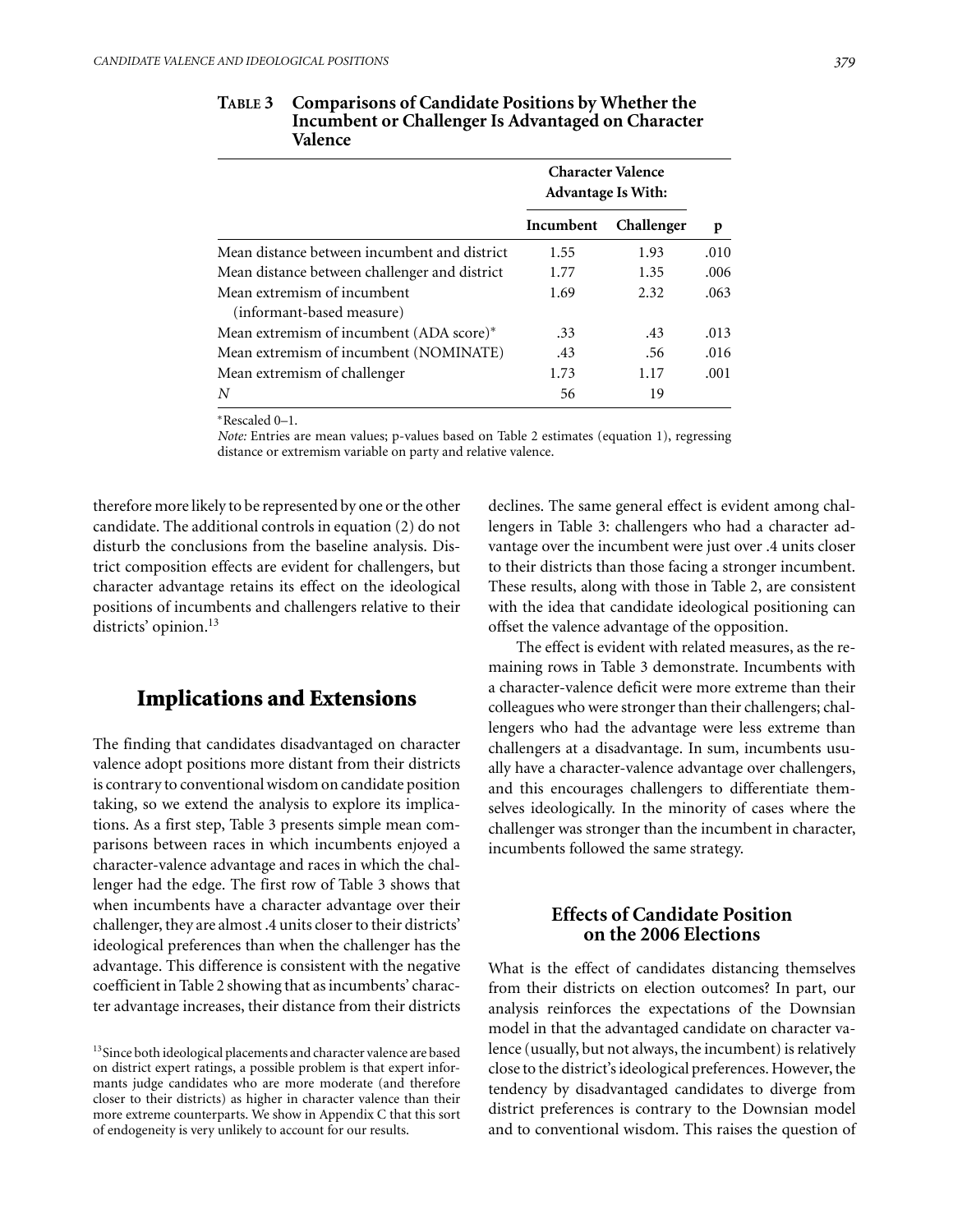#### **TABLE 4 Effects of Candidate Position and Valence on Incumbents' Vote Share, 2006 (standard errors)**

| Incumbent distance from district             | $-.127$     |
|----------------------------------------------|-------------|
|                                              | (.855)      |
| Challenger distance from district            | $-2.166**$  |
|                                              | (.902)      |
| Democratic incumbent                         | $8.750***$  |
|                                              | (1.272)     |
| Mean district party ID (party of incumbent)  | $8.605***$  |
|                                              | (1.606)     |
| Ideological polarization within the district | .132        |
|                                              | (1.610)     |
| Relative character valence                   | $2.953***$  |
|                                              | (.565)      |
| Incumbent's vote share, 2004                 | $.147**$    |
|                                              | (.056)      |
| Constant                                     | $46.176***$ |
|                                              | (5.456)     |
| $\boldsymbol{F}$                             | $21.20***$  |
| Adjusted $R^2$                               | .660        |
| N                                            | 74          |
|                                              |             |

∗∗∗p < .01; ∗∗p < .05; <sup>∗</sup>p < .10.

*Note:* OLS analysis of incumbent vote share based on random sample of districts; open seats and districts without challenger dropped.

whether this is an effective way for such candidates to increase their vote share and/or their chances of victory.

Table 4 shows that when each candidate's distance from the district is taken into consideration, the incumbent's distance has no significant effect on his vote share, whereas the challenger's distance is significant and negative.<sup>14</sup> Challengers who take positions more distant from the district are rewarded with a *greater* share of the vote (a reduced incumbent share) compared with challengers who take positions closer to the district. There is about a 3 point range in the distance between challengers and their districts (from very close to zero to just over three units on the liberal-conservative scale), so the expected vote gain for challengers who most differentiate themselves in their ideological positions compared with challengers at the district position is substantial.

While vote share is of interest in understanding election outcomes, the probability of winning the seat is arguably of greater interest. Our analysis of incumbent defeats is complicated by the fact that no Democrats lost in 2006, and our random sample of districts included

#### **TABLE 5 Effects of Candidate Position and Valence on Republican Incumbents' Defeat, 2006 (standard errors)**

| Incumbent distance from district            | $-.070$     |
|---------------------------------------------|-------------|
|                                             | (.264)      |
| Challenger distance from district           | $.425*$     |
|                                             | (.257)      |
| Mean district party ID (party of incumbent) | $-1.606***$ |
|                                             | (.603)      |
| Ideological polarization with the district  | $-1.025*$   |
|                                             | (.621)      |
| Relative character                          | $-.418**$   |
|                                             | (.171)      |
| Incumbent vote share, 2004                  | $-.010$     |
|                                             | (.016)      |
| Constant                                    | 2.334       |
|                                             | (2.090)     |
| Log likelihood                              | $-34.051$   |
| $x^2$                                       | $14.29**$   |
| Pseudo $R^2$                                | .173        |
| N                                           | 68          |

 $***p < .01; **p < .05; *p < .10.$ 

*Note:* Unweighted probit analysis based on all seats held by Republican incumbents, including oversampled competitive districts. Open seats dropped from the analysis.

only five districts in which Republican incumbents were defeated. By including the oversampled competitive districts, we increase the number of cases for analysis, along with the variance in the strength of challengers. Table 5 shows that distance from the district increased the probability that the Democratic challenger in 2006 would unseat the Republican incumbent.<sup>15</sup> As Figure 3 shows, the impact of Democratic challengers' distance from the district on their probability of winning was positive: challengers who did not diverge from their district were virtually certain to lose, while prospects for those who diverged improved.

# **Discussion and Speculation**

The idea that candidates can have an electoral incentive to move *away* from their district is at odds with the Downsian convergence hypothesis and conventional wisdom. If challengers can increase their vote share and chances of winning by diverging from their districts, it is not surprising to find that is what they do. But, despite the evidence

<sup>14</sup>An alternative specification based on relative candidate distance also indicates an effect of candidate distance, but it does not make apparent that it results from challenger distance, not incumbent distance.

<sup>&</sup>lt;sup>15</sup>The analysis in Table 5 is unweighted. Weighting increases the effect of ideological distance but is questionable in probit analysis (see Stata update to Version 9, whatsnew9, 15 September 2005).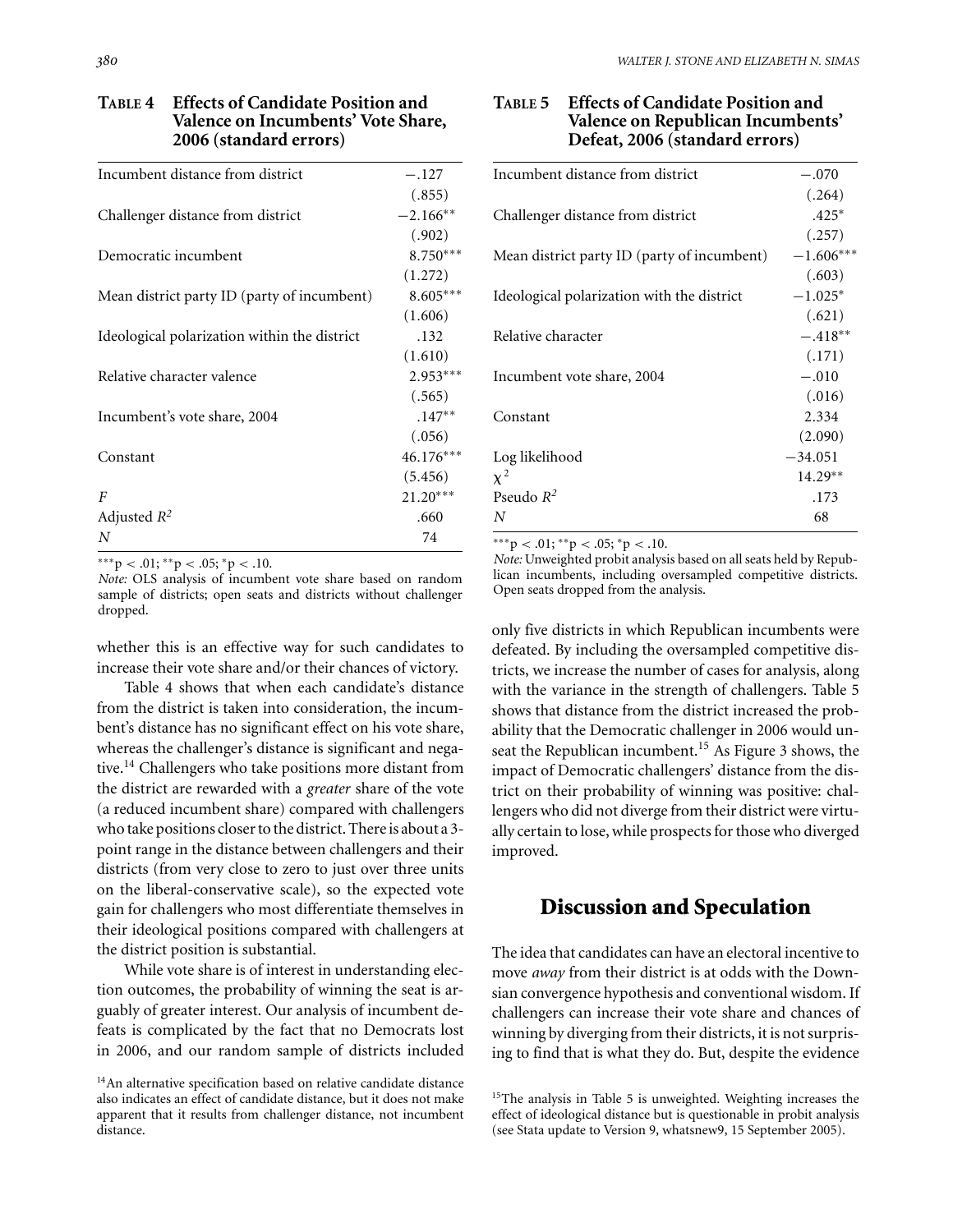

**FIGURE 3 Estimated Effect of Challenger Distance from District on Republican Incumbent's Probability of Defeat, 2006**

*Note:* Based on Table 5; shaded area represents 95% confidence interval.

we have shown that they *do* diverge and that they benefit on Election Day, skepticism about the conclusion that candidates can benefit by positioning themselves away from their district's preferences is understandable. What mechanisms might account for this finding? We leave for future work an intensive examination of the implications of candidate position taking in House elections, but preliminary speculation and results are possible.

Two sorts of processes may be set in motion by candidate position taking: those by elites and activists, and those registered directly by voters. In the Groseclose (2001) model, the logic behind the "extremist underdog" effect is based on uncertainty about the district median: in his model, valence-disadvantaged candidates move away from the incumbent in the hope that their position lines up with district preferences. That is not a satisfactory explanation of our results because we assume our district data capture the true state of district preferences. Party activists, including contributors, frequently are more extreme in their ideological preferences than ordinary voters (Aldrich 1983; Aronson and Ordeshook 1978; Moon 2004). It is reasonable to assume that potential contributors to challengers' campaigns in the average House district are more extreme than the voters. If challengers are distant from their districts not because of uncertainty about district preferences, but in order to appeal to activists and contributors for their support, the resources that result could be critical in explaining their subsequent electoral victory (Baron 1994; Moon 2004).

Two hypotheses follow from this speculation: (1) the greater a candidate's distance from the district preferences, the greater his financial contributions; and (2) taking account of campaign expenditures explains the effect of candidate distance on the probability of winning. Table 6 tests the first hypothesis by showing that Democratic challengers' distance from their districts was associated with increased receipts in the 2006 election, controlling for incumbent positioning, the partisan makeup and ideological polarization of the district, and whether a quality challenger ran in 2004. The conjecture that challengers increase their fundraising by moving away from their districts toward the preferences of potential contributors in their party is supported.

Table 7 tests the second hypothesis by including challengers' expenditures in the 2006 elections in the same equation used in Table 5 to test for an effect of Democratic challengers' positioning on their chances of winning. Not surprisingly, challenger spending has a positive effect on their chances of winning, but the coefficient for challenger distance from district preferences has dropped in magnitude and is no longer significant. Whereas in Table 5 challengers who were further from their district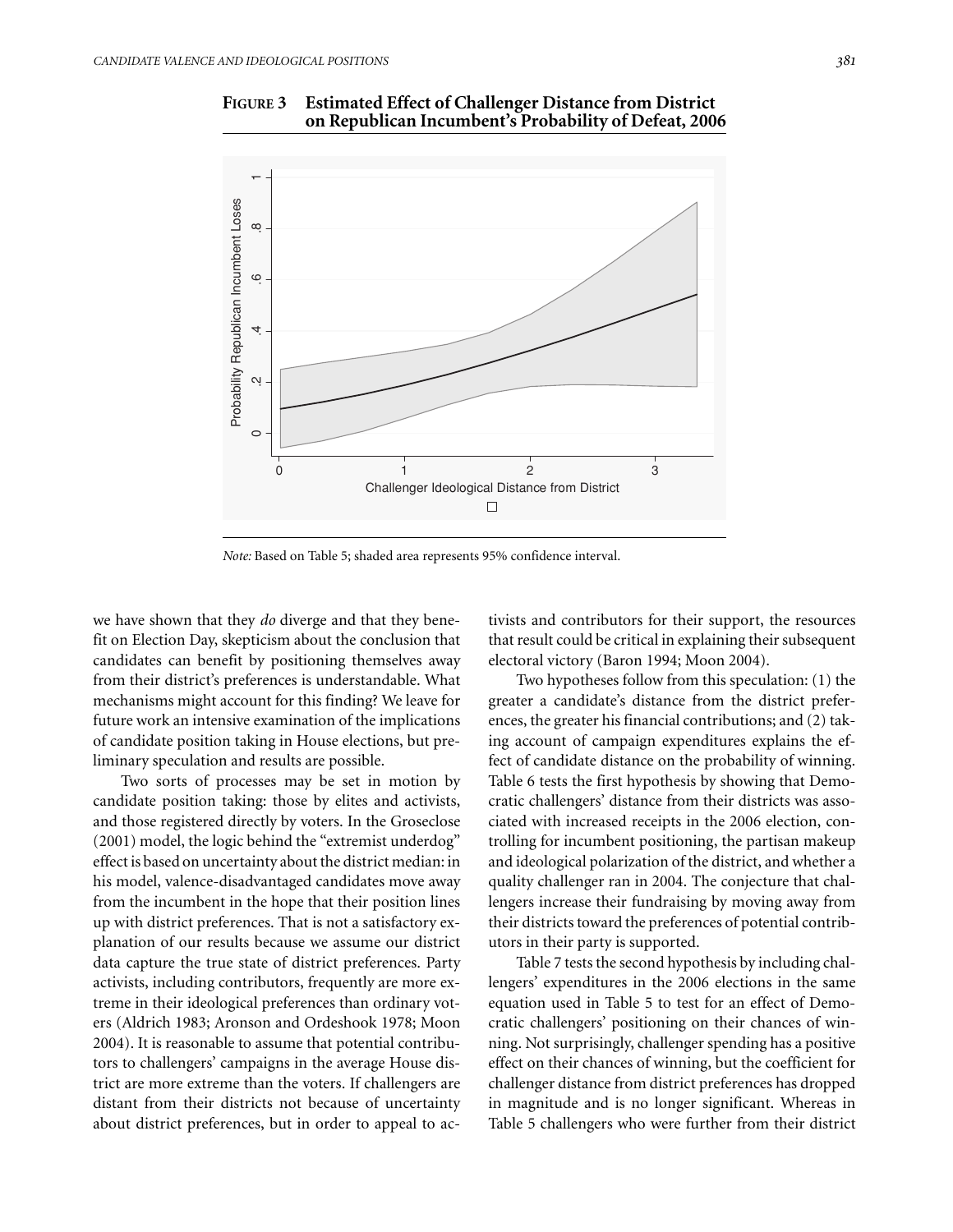| TABLE 6 Effects of Candidate Position on |
|------------------------------------------|
| Democratic Challengers' Receipts,        |
| 2006 (standard errors)                   |

| Challenger distance from district            | $.735***$   |
|----------------------------------------------|-------------|
|                                              | (.260)      |
| Incumbent distance from district             | $-.323$     |
|                                              | (.278)      |
| Mean district party ID (party of incumbent)  | $-1.771***$ |
|                                              | (.518)      |
| Ideological polarization within the district | .794        |
|                                              | (.545)      |
| Experienced challenger ran in 2004           | $1.079***$  |
|                                              | (.375)      |
| Relative character valence                   | $-.710***$  |
|                                              | (.156)      |
| Constant                                     | $10.874***$ |
|                                              | (1.600)     |
| $\overline{F}$                               | $7.59***$   |
| Adjusted $R^2$                               | .371        |
| $\boldsymbol{N}$                             | 68          |

∗∗∗p < .01; ∗∗p < .05; <sup>∗</sup>p < .10.

*Note:* Challenger receipts logged. Analysis based on all seats held by Republican incumbents, including oversampled competitive districts. Open seats dropped from the analysis.

#### **TABLE 7 Effects of Candidate Position and Valence on Republican Incumbents' Defeat, 2006 (standard errors)**

| Challenger distance from district           | .313        |
|---------------------------------------------|-------------|
|                                             | (.302)      |
| Incumbent distance from district            | .051        |
|                                             | (.331)      |
| Mean district party ID (party of incumbent) | $-1.046$    |
|                                             | (.682)      |
| Ideological polarization within district    | $-1.464*$   |
|                                             | (.755)      |
| Relative character                          | $-.404*$    |
|                                             | (.220)      |
| Challenger's expenditures, 2006 (logged)    | $.747***$   |
|                                             | (.257)      |
| Constant                                    | $-8.179***$ |
|                                             | (4.928)     |
| Log likelihood                              | $-24.960$   |
| $x^2$                                       | $32.47***$  |
| Pseudo $R^2$                                | .394        |
| N                                           | 68          |

∗∗∗p < .01; ∗∗p < .05; <sup>∗</sup>p < .10.

*Note:* Unweighted probit analysis based on all seats held by Republican incumbents, including oversampled competitive districts. Open seats dropped from the analysis.

preferences increased their chances of winning, there is no effect with expenditures included in the analysis. This result is consistent with the hypothesis that relatively extreme challengers increase their chances of winning by raising more money.<sup>16</sup>

#### **Conclusion**

Our analysis sheds new light on candidate position taking and representation in U.S. House elections. Ours is the first study to place incumbents and challengers on the same scale as their districts and to compute distances between individual candidates and their districts. We saw, for example, that although the average incumbent is more extreme than the average challenger, constituency partisan differences help explain the partisan differences we observe in Congress and that much of the moderation of challengers can be explained by the fact that they run in districts dominated by opposite-party constituents.

We are also able to distinguish candidates' campaign qualities, skills, and resources as one dimension of valence from the personal character that voters value intrinsically in their representatives. Of the two dimensions of valence, character is more fundamental to our understanding of representation, although campaign valence is of obvious importance in understanding election outcomes. It is intriguing that a character advantage has an effect on candidate positions, whereas a campaign-valence advantage does not. A possible implication is that potential candidates, as well as voters, value character, a possibility we explore in detail elsewhere (Adams et al., 2010).

What can we say about the relationship between the character and policy dimensions of representation? Our general finding is that candidates stronger in character tend to be closer to district ideological preferences. The fact that these candidates typically win means that the character and policy dimensions usually reinforce each other and contribute to electoral victory. It also means that candidates with character advantages over their opposition do not shirk by adopting more extreme views that are presumably more in line with their own preferences. This is all good news for how the electoral system functions. At the same time, however, our evidence shows that challenger extremism results from a character

<sup>16</sup>A possible implication of our results is that the character-valence effect increases polarization in Congress because disadvantaged challengers can win by moving to the extreme. While it is true that winning Democratic challengers in 2006 were more extreme than losing Democrats, they were less extreme (and closer to their district preferences) than the average Democratic incumbent returned to office in 2006.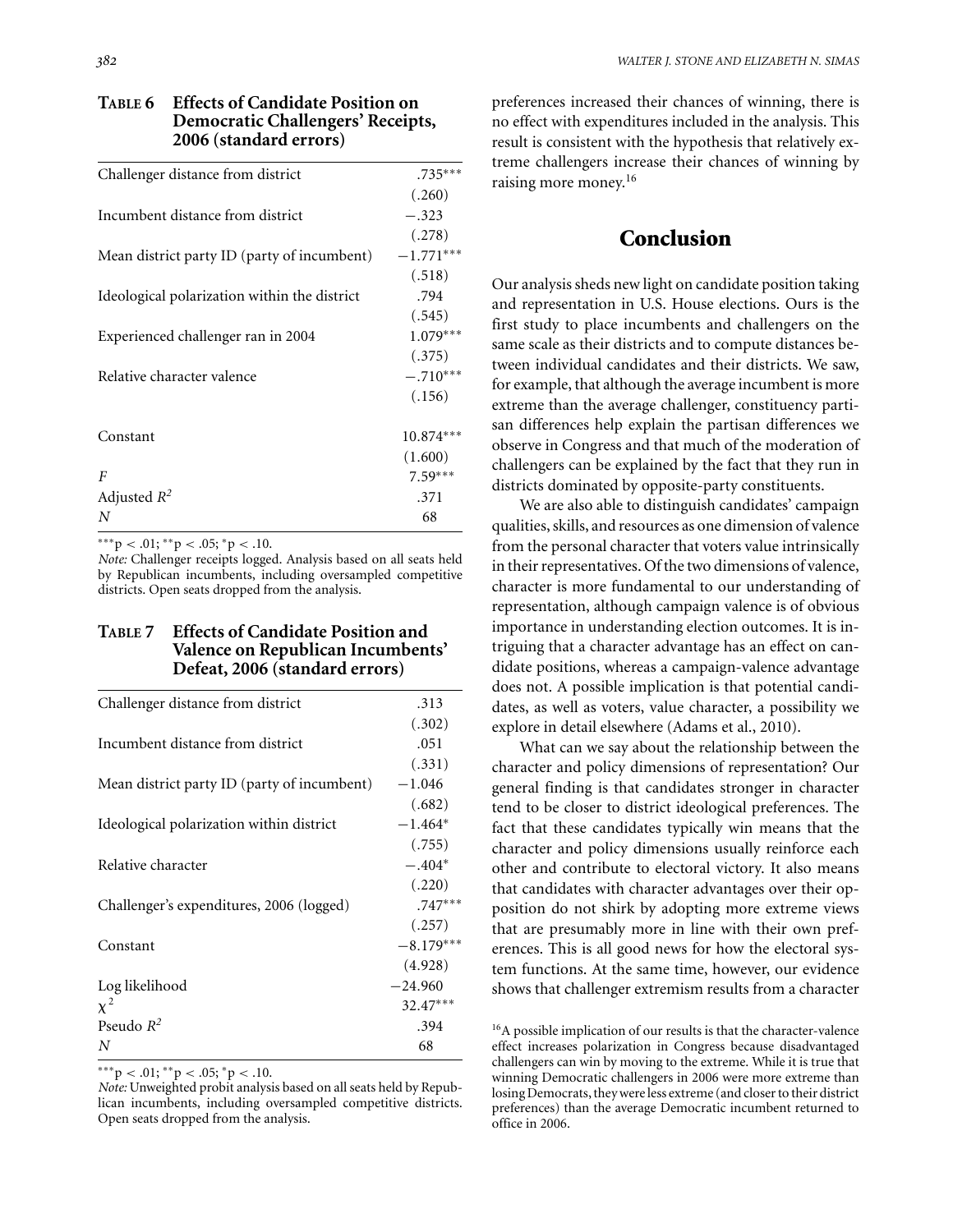disadvantage, and that it*can* be an effective electoral strategy, apparently because it helps challengers attract support from activist contributors. When such candidates win elections over opponents who are closer to their district and of stronger character, the electoral system selects the weaker candidate on both dimensions. From the 2006 data, these results appear to be exceptions to the general tendency of the two dimensions to work in tandem. While the implications of these findings, especially the role of extreme financial contributors, are worth exploring in more detail, our investigations of the valence and policy dimensions of representation suggest a generally optimistic view of how the electoral process typically works to advance constituent interests.

Our ability to distinguish between the dimensions of candidate valence and to place constituencies, incumbents, and challengers on the same ideological scale rests on our use of expert informants in the districts. We would be remiss not to recognize possible limitations in this approach. District-informant surveys are expensive add-ons to congressional election studies that reduce sample size and limit over-time analysis. There are obvious problems with generalizing too much from a single, possibly unique, election. Moreover, our reliance on informants, while providing substantial benefits, also carries limitations and risks, owing to the fact that expert respondents inevitably have their own perspectives and biases (Budge 2001).

Whatever one makes of the strengths and limitations of an informant-based strategy for measuring these concepts, it is important to expand the empirical study of representation to include the campaign and character dimensions of candidate valence. Doing so opens new theoretical and empirical avenues on fundamental questions of divergence and convergence, partisan polarization, district representation, and citizen engagement in the electoral process. Because constituents cannot monitor every decision made by their representative, they must decide when and how much to trust that their representative is acting in their best interests. An empirical accounting of valence as a criterion for citizen behavior in congressional elections as well as in theories of candidate position taking and representation seems overdue, especially in light of the obvious limitations of conventional theories of candidate position.

# **Appendix A**

Much of our analysis rests on the claim that we have placed candidates and constituents on the same 7-point liberal-conservative scale. Our placement of the full CCES

 $\overline{a}$ -4 -2 0 2 4 7-Point Liberal-Conservative Scale 7-Point Liberal-Conservative Scale  $\sim$ lowess curve  $\circ$ Ņ 4 -4 -2 0 2 4 Imputed 7-Point Liberal-Conservative Scale  $\Box$ 

**FIGURE A1 Responses to 7-Point Liberal-Conservative Scale by Imputed 7-Point Scale**



*Note*: Data jittered to reveal densities.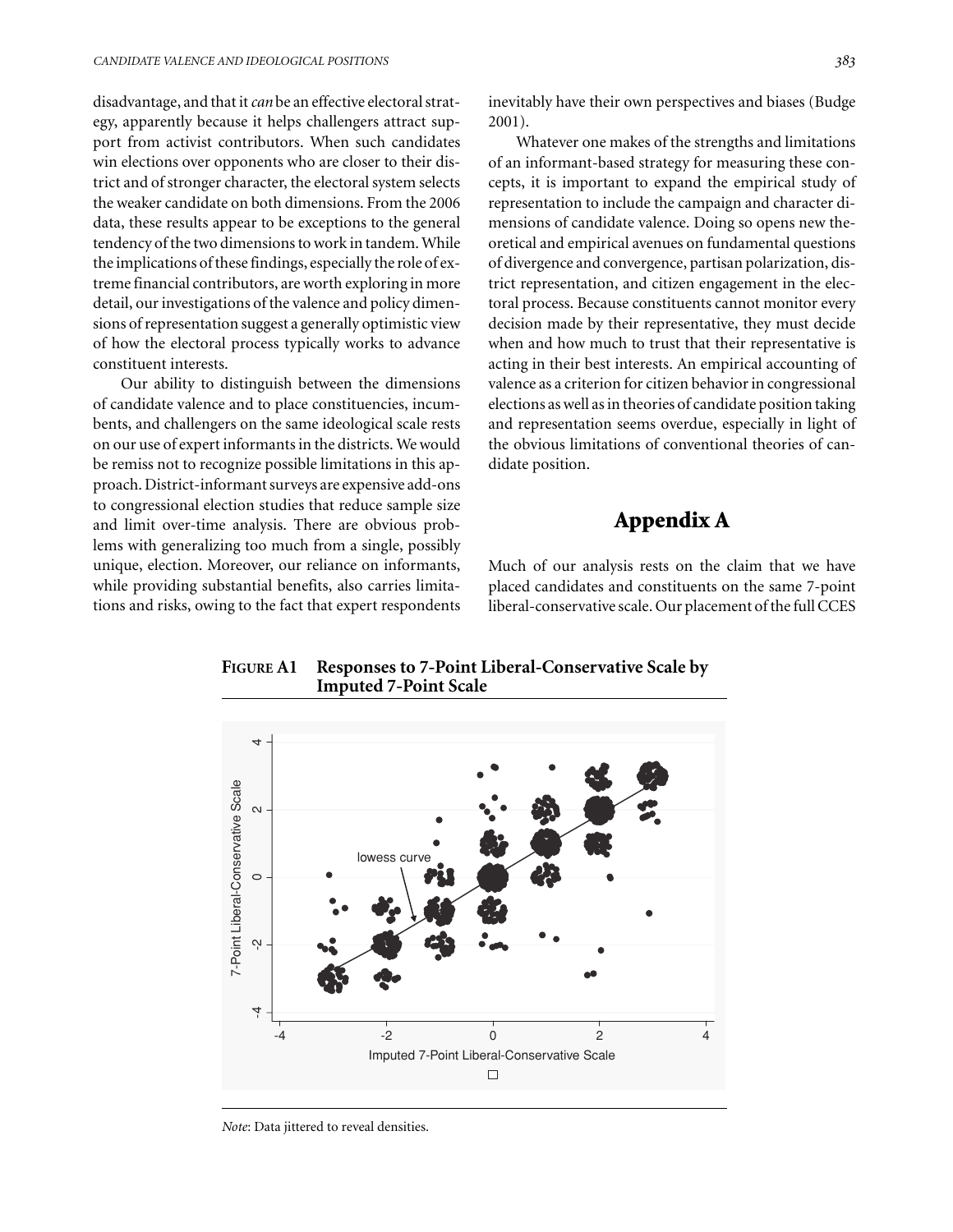

**FIGURE A2 District Means Imputed and 7-Point Liberal-Conservative Scale, UC Davis Sample**

*Note*: Includes all districts, including competitive oversample.

common-content sample is by imputation because the common-content survey asked the liberal-conservative item on a 5-point scale, rather than the 7-point scale we used with the informant survey. The purpose of this appendix is to report the imputation strategy we employed and to consider its implications for the district-level measures.

Our method for imputing scores on the 7-point liberal-conservative scale is based on the fact that the UC Davis module in the CCES survey included almost 1,000 respondents who responded to *three* versions of the liberal-conservative scale: the 7-point version that matched the question on the informant survey; $17$  a 5point version of the liberal-conservative question that was asked of all CCES common-content respondents, including our subsample;<sup>18</sup> and a 100-point question asked

of all respondents.<sup>19</sup> Our method uses the 5- and 100 point versions of the question to model responses to the 7-point question for the 1,000 respondents in the UC Davis module using a generalized ordinal logit model to generate the probabilities of respondents falling into each of the seven categories. The probabilities are calculated such that for the category "very liberal" (coded −3):  $j = -3$ 

$$
Pr(j) = 1 - \frac{1}{1 + exp(-\alpha_j - x'\beta_j)}
$$
  
for  $j = -2, -1, 0, 1, 2$   

$$
Pr(j) = \frac{1}{1 + exp(-\alpha_{j-1} - x'\beta_{j-1})}
$$

$$
-\frac{1}{1 + exp(-\alpha_j - x'\beta_j)}
$$

and for  $j = 3$ 

$$
Pr(j) = \frac{1}{1 + exp(-\alpha_{j-1} - x'\beta_{j-1})}
$$

We assign each respondent to a value on the 7-point scale based on the category with the highest probability.

The advantage of employing both the 5-point and 100-point versions of the liberal-conservative items to

<sup>&</sup>lt;sup>17</sup>On the informant survey, respondents were asked, "How would you rate the Democratic U.S. House candidate in your district?" The 7-point scale was coded from  $-3$  "very liberal" through  $+3$  "very conservative." On the UC Davis module of the CCES, constituents were asked to place themselves on this same 7-point scale.

<sup>&</sup>lt;sup>18"</sup>One way that people talk about politics in the United States is in terms of liberal, conservative, and moderate.We would like to know how you view the parties and candidates using these terms. The scale below represents the ideological spectrum from very liberal to very conservative." Very liberal is coded −2; very conservative is coded +2.

 $19$ <sup>19</sup>The 100-point scale is the same prompt as the 5-point scale, with a 100-point response scale rather than five.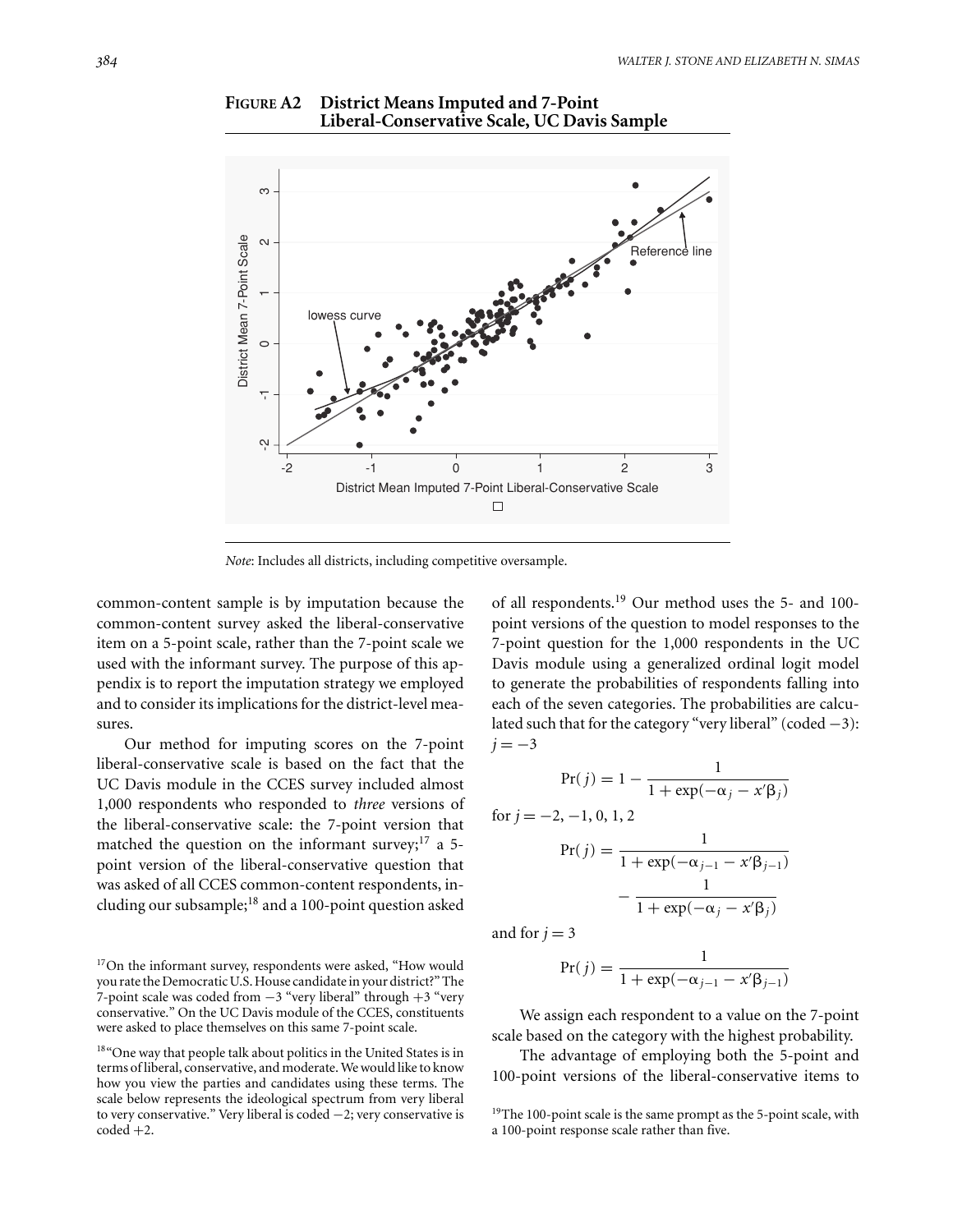model the 7-point scale is that the 5-point item is closer in format to the 7-point scale, with the endpoints labeled identically, while the 100-point item allows respondents on the extremes to differentiate themselves. A concern is that the imputation would fail to identify the individuals on the extremes. The seven equations in the logit analysis (one equation for each category) show that both the 5 and 100-point items contribute significantly to the imputations for each category. Figure A1 shows the relationship between the imputed and actual 7-point scaling for the UC Davis sample. The figure demonstrates a strong fit between the imputed and actual items, although there is a slight tendency to underestimate extremists on the scale.<sup>20</sup>

A related concern is that any tendency to underimpute extreme values could affect the aggregated constituency scores by biasing district estimates, especially among districts dominated by one party or the other. To address this concern, we aggregated the imputed and actual 7-point scores for the UC Davis sample to compare district scores based on both items. Figure A2 shows that there is a strong linear relationship between district scores based on the imputed 7-point item and the actual 7-point item, although the weak bias with the imputed measure may lead to a slight tendency to underestimate the extremity of some districts.<sup>21</sup>

## **Appendix B**

Our reliance on a survey of national convention delegates and state legislators to generate candidate placements on the left-right scale and valence scores raises questions about the reliability and validity of this approach. We have strong evidence in support of our approach for placements of incumbents because we have accepted independent indicators of incumbent placements on the left-right scale in ADA and NOMINATE scores. The correlations between the informant-generated placements of incumbents and these two indicators are .90 and .87, respectively. These correlations partly—but only partly reflect the strong partisan polarization in the House: the informant  $\times$  ADA correlations for Democratic and Republican incumbents, respectively, are .68 and .59. We do not have ADA or NOMINATE scoresfor all challengers, so we generated mean challenger placements from the CCES common-content respondents' placement of challengers. We also generated a CCES estimate of incumbent placement.<sup>22</sup> The correlation between informant and CCES placements of challengers is .83. We have data on a subset of newcomers to the  $110<sup>th</sup>$  Congress who ran as challengers in 2006; the correlation between informant placements and NOMINATE scores for this subset is .93.

Following Marks et al. (2007), we estimated the errors associated with the informant placements of incumbents by regressing informant placements on the ADA, NOM-INATE, and CCES measures of incumbent placements. This approach assumes that the three criterion variables represent the "true" placement scores, with the absolute value of the residuals capturing "error" in the informant placements. We then model the error in the informant measure as a function of incumbent extremism (on the ADA score), the standard deviation of informant ratings within the district, the size of the district-informant sample, whether the incumbent was a freshman in 2006, challenger expenditures (to measure the visibility of the campaign), and the party of the incumbent. The results indicate a highly significant ( $p < .001$ ) effect of incumbent extremism such that informant placements of extremists have lower error. No other variable has close to a significant effect on error. The absence of an effect of the freshman dummy (or a seniority measure in its place) suggests that informants can accurately rate newcomers, which is further reassurance on informant placements of challengers.

Our ability to validate candidate-valence ratings is hampered by the absence of criterion variables, especially for character-valence ratings. Two frequently used measures of campaign valence are the Jacobson office-holding experience dummy and challenger expenditures. Both, of course, could influence informant valence ratings. A factor analysis of these two ratings plus the informant campaign-valence rating produces a single-factor solution, with all three variables loading at > .58. When we introduce the character rating, a second factor emerges, with the challenger character rating loading at .74. These results support our claim that the character- and campaignvalence items tap distinct dimensions and that the informant campaign-valence ratings relate to other measures of campaign prowess. However, the evidence also suggests

<sup>&</sup>lt;sup>20</sup>The lowess curve almost exactly replicates the OLS prediction line (not shown). Regressing the actual item on the imputed scale reveals close to a one-to-one relationship:*Y* =.007+.934 ∗*Yimputed* . *t*-ratios for the intercept and slope are .29 and 61.91, respectively; adjusted  $R^2 = .807$ .

<sup>21</sup>Reference line is based on a one-to-one relationship. The OLS equation is: *DistrictMean* $_Y = -.004 + .935 * DistrictMean_{imputed}$ . *t*-ratios for the intercept and slope are −.12 and 25.20, respectively; adjusted  $R^2 = .811$ .

<sup>&</sup>lt;sup>22</sup>The correlations between the CCES incumbent placements and the informant, ADA, and NOMINATE scores are all > .92. A factor analysis of all four indicators produces a single factor with all loadings  $\geq$  .93.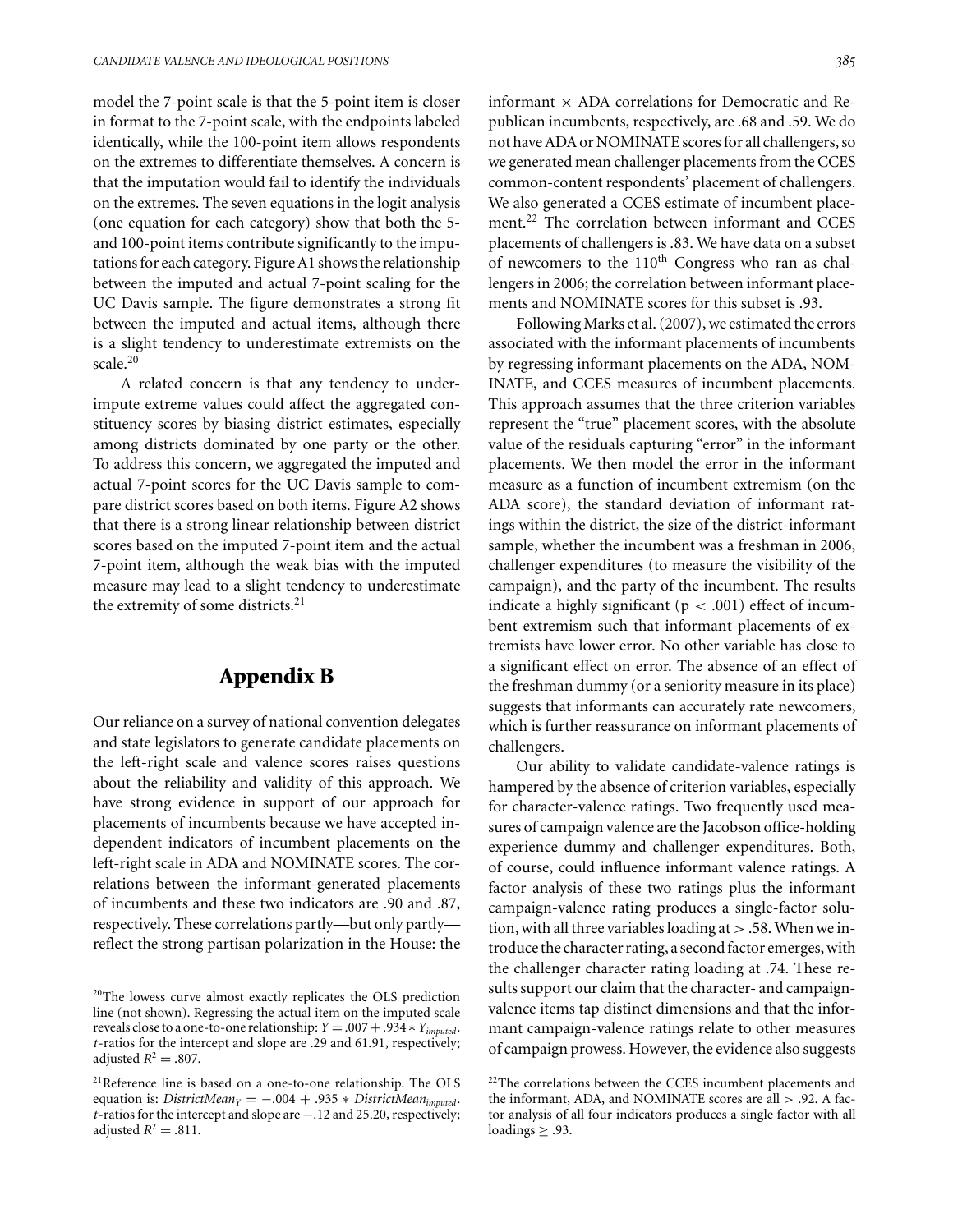that the valence items may have somewhat more error than the ideological placement items. A residual-based error analysis of the campaign-valence item (regressed on challenger experience and expenditures) indicates that only informant sample size relates significantly to the magnitude of the error. Interitem reliabilities (Cronbach's alpha) for both the individual and district-level ratings on the individual indicators used to construct the campaignand character-valence measures are>.92 and average .95.

# **Appendix C**

Because our measures are based on experts' ratings of candidate positions and character, we must consider other factors that could explain the relationships we observe. To address these other factors, we examine individual informants' ratings of candidate character valence. Based on social psychological theory, the dominant sources of bias should be partisanship and ideological affinity between the informant and the candidate. The question is whether there is any evidence that character ratings reflect a bias based on candidate proximity to the district. We know of no social-psychological theory that would support this expectation, but there may be a *political* reason if informants assume that candidates closer to their district must be more astute, talented, and dedicated by virtue of their proximity to the district. Throughout our analysis, we have sought to minimize distortion by using independent measures, where possible. Thus, rather than locating district opinion based on informant perceptions,

the candidate proximity measures are based on CCES district samples. Nonetheless, informants know that districts are relatively moderate, and the question is whether there is an effect of candidate proximity to the district on their ratings of character valence.

Table C1 shows the results of regressing incumbent and challenger personal quality ratings on whether the informant and candidate are in the same party, ideological proximity between the informant and the candidate, and the proximity of the candidate to district opinion. Equation (1) shows that both of the expected sources of distortion based on informant characteristics occur: informants in the same party as the candidate rate the candidate substantially higher on character, and as candidates are ideologically more distant from the informant, character ratings go *down*. Equation (2) shows that, indeed, as both challengers and incumbents are located further from district opinion, informant ratings of their character go down. Therefore, candidates who are closer to their districts on ideology are judged more favorably on their character. Does this mean that informants infer candidate character from their positioning relative to their districts? The problem is complicated by the fact our substantive conclusion—that candidates higher in character valence locate closer to their districts, while those at a character disadvantage locate further from their districts—is also perfectly consistent with the results for incumbents and challengers in equation (2). That is, our causal argument and the hypothesis that informants infer candidate characteristics from their proximity to the district are observationally equivalent.

|                                          | <b>Incumbents</b> |              |              | <b>Challengers</b> |                              |              |
|------------------------------------------|-------------------|--------------|--------------|--------------------|------------------------------|--------------|
|                                          | (1)<br>b(SE)      | (2)<br>b(SE) | (3)<br>b(SE) | (1)<br>b(SE)       | (2)<br>$\boldsymbol{b}$ (SE) | (3)<br>b(SE) |
| Informant and candidate in same party    | $1.272**$         | $1.309**$    | $1.275**$    | $1.614**$          | $1.624**$                    | $1.620**$    |
|                                          | (.157)            | (.150)       | (.150)       | (.150)             | (.198)                       | (.126)       |
| Ideological distance between candidate & | $-.370**$         | $-.316**$    | $-.321**$    | $-.276**$          | $-.190**$                    | $-.189**$    |
| informant                                | (.036)            | (.038)       | (.039)       | (.039)             | (.037)                       | (.037)       |
| Ideological distance between candidate   |                   | $-.267**$    | $-.251**$    |                    | $-.287**$                    | $-.228**$    |
| and district opinion (from CCES data)    |                   | (.063)       | (.069)       |                    | (.054)                       | (.062)       |
| Ideological distance between candidate   |                   |              | $-.021$      |                    |                              | $-.071$      |
| and <i>perceived</i> district opinion    |                   |              | (.050)       |                    |                              | (.043)       |
| $R^2$                                    | .475              | .495         | .492         | .471               | .488                         | .490         |
| $\boldsymbol{N}$                         | 892               | 878          | 870          | 754                | 737                          | 729          |

**TABLE C1 OLS Analysis of Informants' Ratings of Candidate Character Scores (robust standard errors)**

∗∗p < .01; <sup>∗</sup>p < .05.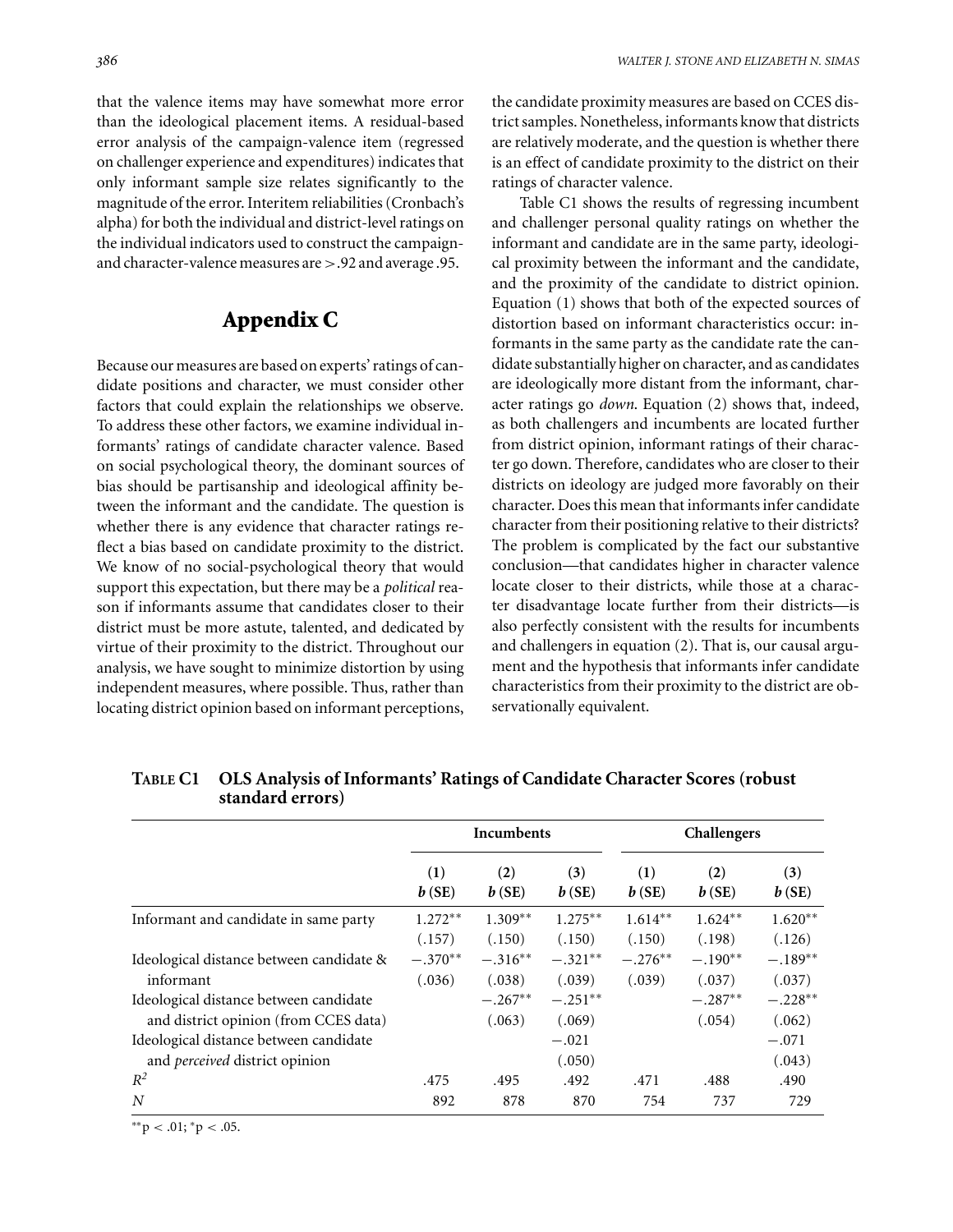We can address this problem by assuming that if informants take perceptual cues from candidates' positions relative to their district when they make judgments about character valence, they do so based on their *perceptions* of district opinion, rather than district opinion as it is measured from the CCES common-content survey. Equation (3) tests this idea by including in the analysis a measure of the ideological distance between the candidate and district opinion *as perceived by the informant*. The results clearly indicate that it is the *actual* distance between candidates and their districts that is statistically related to informants' character-valence ratings, rather than perceived distance. Thus, we conclude that informants make judgments about candidate character based on their perceptions of candidate qualities, not their perceptions of how closely the candidate is aligned with the district.

### **References**

- Achen, Christopher. 1978. "Measuring Representation." *American Journal of Political Science* 22(3): 475–510.
- Adams, James F., Samuel Merrill III, and Bernard Groffman. 2005. *A Unified Theory of Party Competition: A Cross-National Analysis Integrating Spatial and Behavioral Theories*. New York: Cambridge University Press.
- Adams, James F., Samuel Merrill III, Elizabeth N. Simas, and Walter J. Stone. 2010. "When Candidates Value Good Character: A Spatial Model with Applications to Congressional Elections." Working paper, University of California, Davis.
- Aldrich, John H. 1983. "A Downsian Spatial Model with Party Activism." *American Political Science Review* 77(December): 974–90.
- Ansolabehere, Stephen, and James Snyder. 2000. "Valence Politics and Equilibrium in Spatial Election Models." *Public Choice* 103(3–4): 327–36.
- Ansolabehere, Stephen, James Snyder, and Charles Stewart III. 2001. "Candidate Positioning in U.S. House Elections." *American Journal of Political Science* 45(1): 136–59.
- Aragones, Enriqueta, and Thomas R. Palfrey. 2004. "The Effect of Candidate Quality on Electoral Equilibrium: An Experimental Study." *American Political Science Review* 98(1): 77–90.
- Aronson, Peter H., and Peter C. Ordeshook. 1978. "Spatial Strategies for Sequential Elections." In *Probability Models of Collective Decision Making*, ed. R. G. Niemi and H. F. Weisberg. Columbus, OH: Charles E. Merrill, 298–331.
- Baron, David. 1994. "Electoral Competition with Informed and Uninformed Voters." *American Political Science Review* 88(1): 33–47.
- Berger, Mark, Michael Munger, and Richard Potthoff. 2000. "The Downsian Model Predicts Divergence." *Journal of Theoretical Politics* 12(2): 228–40.
- Bernstein, Robert, Jr., Gerald Wright, and Michael Berkman. 1988. "Do U.S. Senators Moderate Strategically?" *American Political Science Review* 82(1): 237–45.
- Bianco,William T. 1994.*Trust: Representatives and Constituents*. Ann Arbor: University of Michigan Press.
- Budge, Ian. 2001. "Validating Party Policy Placements." *British Journal of Political Science* 31(2): 210–23.
- Burden, Barry C. 2004. "Candidate Positioning in US Congressional Elections." *British Journal of Political Science* 34(2): 211–27.
- Canes-Wrone, Brandice, David W. Brady, and John F. Cogan. 2002. "Out of Step, Out of Office: Electoral Accountability and House Members' Voting." *American Political Science Review* 96(1): 127–40.
- Downs, Anthony. 1957.*An Economic Theory of Democracy*. New York: Harper.
- Erikson, Robert S. 1978. "Constituency Opinion and Congressional Behavior: A Reexamination of the Miller-Stokes Representation Data." *American Journal of Political Science* 22(3): 511–35.
- Erikson, Robert S., and Gerald C.Wright. 2000. "Representation of Constituency Ideology in Congress." In *Continuity and Change in House Elections*, ed. D. W. Brady, J. F. Cogan, and M. P. Fiorina. Stanford, CA: Stanford University Press, 149–77.
- Feld, Scott L., and Bernard Groffman. 1991. "Incumbency Advantage, Voter Loyalty and the Benefit of the Doubt." *Journal of Theoretical Politics* 3(2): 115–37.
- Fenno, Richard F., Jr. 1978. *Home Style: House Members in Their Districts*. Boston: Little, Brown.
- Groseclose, Tim. 2001. "A Model of Candidate Location When One Candidate Has a Valence Advantage." *American Journal of Political Science* 45(4): 862–86.
- Jones, Bradford S., and Barbara Norrander. 1996. "The Reliability of Aggregated Public Opinion Measures." *American Journal of Political Science* 40(1): 295–309.
- Kuklinski, James H. 1979. "Representative-Constituency Linkages: A Review Article." *Legislative Studies Quarterly* 4(1): 121–40.
- Marks, Gary, Liesbet Hooghe, Marco R. Steenbergen, and Ryan Bakker. 2007. "Cross-Validating Data on Party Positioning on European Integration." *Electoral Studies* 26(1): 23– 38.
- McCurley, Carl, and Jeffery J. Mondak. 1995. "Inspected by #1184063113: The Influence of Incumbents' Competence and Integrity in U.S. House Elections." *American Journal of Political Science* 39(November): 864–85.
- Miller, Warren, and Donald Stokes. 1963. "Constituency Influence in Congress." *American Political Science Review* 57(1): 45–56.
- Mondak, Jeffery J. 1995. "Elections as Filters: Term Limits and the Composition of the U.S. House." *Political Research Quarterly* 48(4): 701–28.
- Moon, Woojin. 2004. "Party Activists, Campaign Resources and Candidate Position Taking: Theory, Tests and Applications." *British Journal of Political Science* 34: 611–33.
- O'Brien, Robert M. 1990. "Estimating the Reliability of Aggregate-Level Variables Based on Individual-Level Characteristics." *Sociological Methods and Research* 18(4): 473–504.
- Pitkin, Hanna. 1967. *The Concept of Representation*. Berkeley: University of California Press.